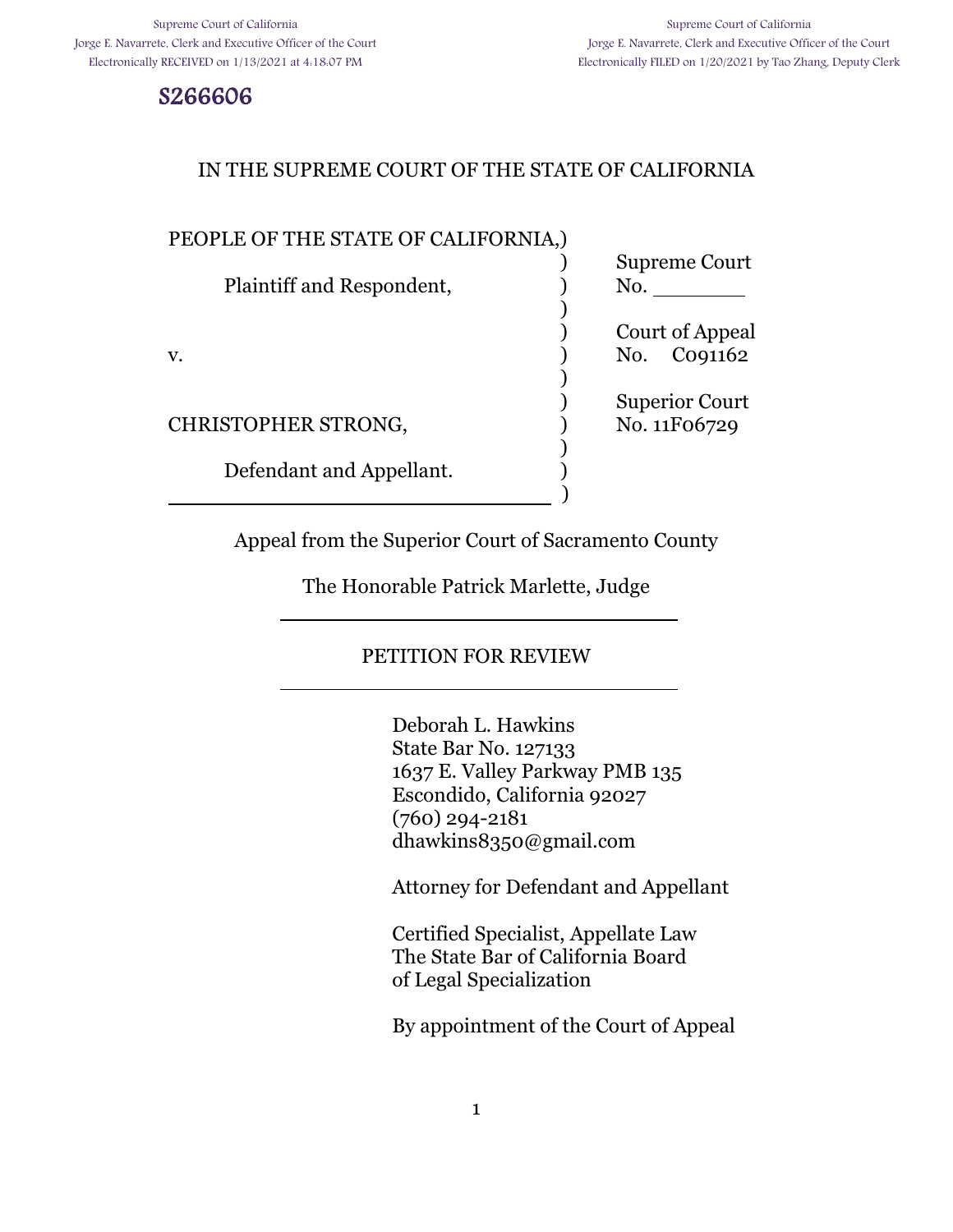## **TABLE OF CONTENTS**

|    |           | <b>ISSUES PRESENTED FOR REVIEW AND NECESSITY FOR</b> |
|----|-----------|------------------------------------------------------|
| I. |           | <b>WHETHER APPELLANT SHOULD HAVE BEEN</b>            |
|    |           | <b>GRANTED A HEARING ON WHETHER HE</b>               |
|    |           | <b>COULD NOW BE CONVICTED OF MURDER</b>              |
|    |           | UNDER PENAL CODE SECTION 188 AND 189                 |
|    |           | (U.S. CONST. AMEND. V AND AMEND. XIV)  8             |
|    |           |                                                      |
|    |           | STATEMENT OF FACTS  10                               |
|    |           |                                                      |
| I. |           | <b>FAILURE TO GRANT APPELLANT A HEARING ON</b>       |
|    |           | THE ISSUE OF WHETHER HE WAS "A MAJOR                 |
|    |           | <b>PARTICIPANT" IN THE UNDERLYING FELONY</b>         |
|    |           | UNDER THE STANDARDS ARTICULATED IN                   |
|    |           | <b>BANKS AND CLARK VIOLATED APPELLANT'S DUE</b>      |
|    |           | PROCESS RIGHTS CREATED BY THE STATUTE (U.S.          |
|    |           | CONST. AMEND. V, AND AMEND. XIV)<br>11               |
|    | A.        | THE COURT OF APPEAL'S OPINION  11                    |
|    | <b>B.</b> | <b>BANKS AND CLARK DID CHANGE THE LAW</b>            |
|    |           | AND THAT CHANGE HAS BEEN                             |
|    |           | <b>INCORPORATED INTO PENAL CODE</b>                  |
|    |           | <b>SECTIONS 188 AND SECTIONS 189 WHICH</b>           |
|    |           | ARE MADE APPLICABLE TO APPELLANT                     |
|    |           | <b>BY VIRTUE OF PENAL CODE SECTION</b>               |
|    |           | $1170.95 11$                                         |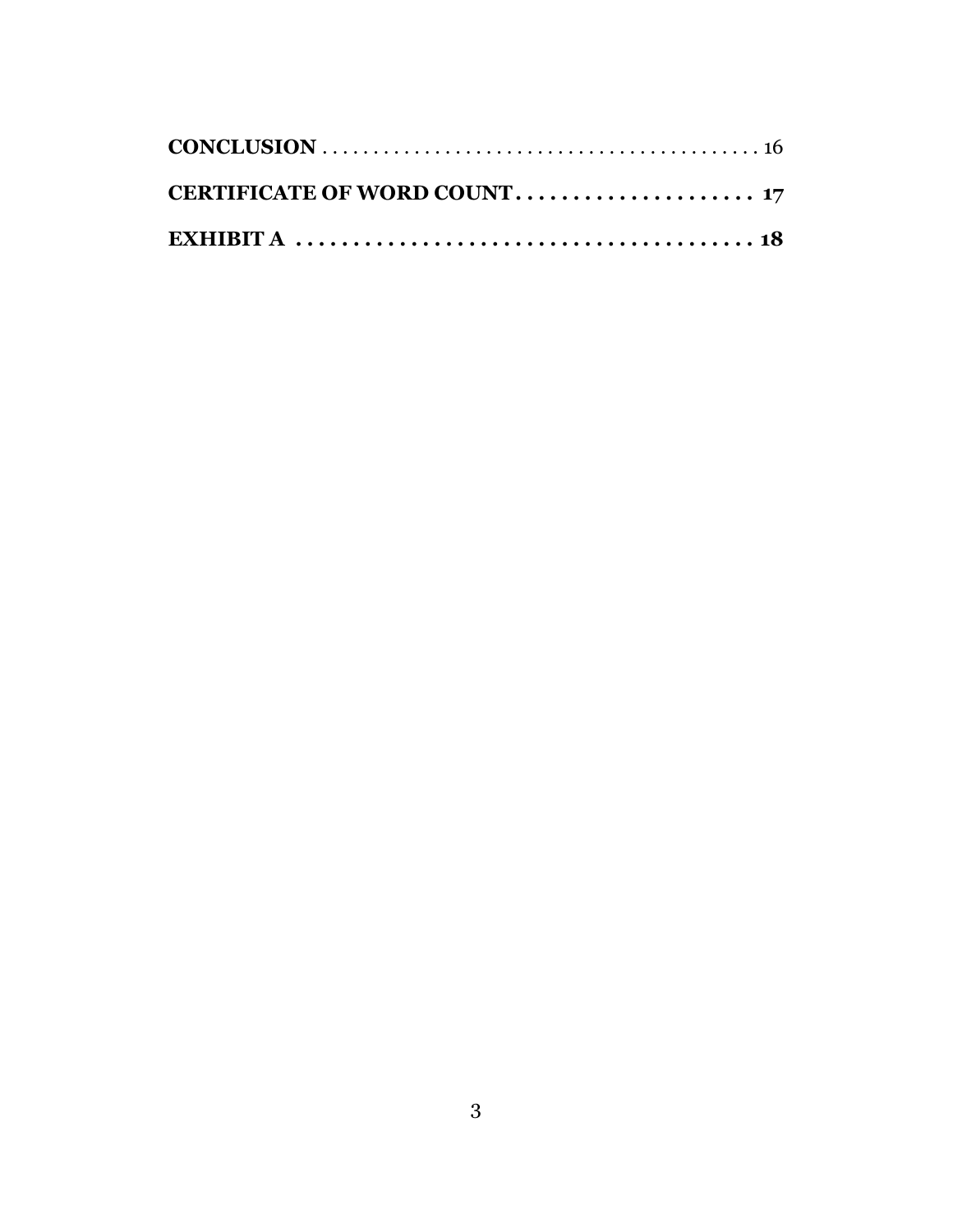# **TABLE OF AUTHORITIES**

## **CASES**

| Hicks v. Oklahoma (1980) 447 U.S. 343 [65 L.Ed.2d 175, 100 S.Ct.      |
|-----------------------------------------------------------------------|
| Mathews v. Eldridge (1976) 424 U.S. 319 [96 S. Ct. 893; 47 L. Ed. 2d  |
| People v. Allison (2020) 55 Cal.App.5th 449. $\dots$ . $\dots$ . 12   |
| People v. Banks (2015) 61 Cal.4th 788  11, 12, 14                     |
|                                                                       |
|                                                                       |
|                                                                       |
|                                                                       |
| People v. Ortez et al. (December 27, 2017) C076606, [nonpub. opn.]    |
|                                                                       |
| Tison v. Arizona (1987) 418 U.S. 137 [107 S.Ct. 1676, 95 L.Ed.2d 127] |

# **STATUTES**

# Penal Code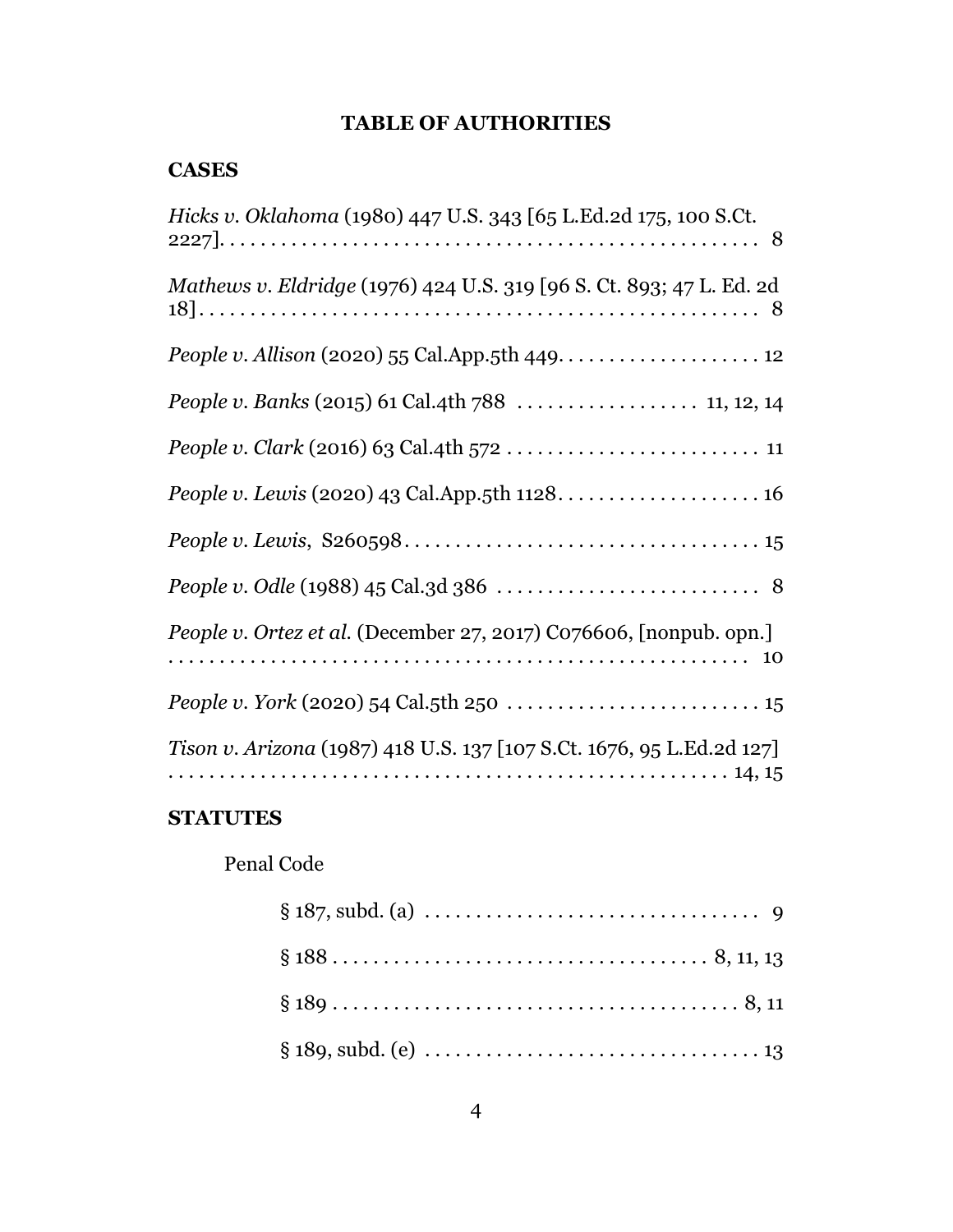| $\S 1170.95 \text{ subd. (b)(1) (A)-(C) \dots \dots \dots \dots \dots \dots \dots 13}$ |
|----------------------------------------------------------------------------------------|
|                                                                                        |

## **CONSTITUTIONAL PROVISIONS**

## **JURY INSTRUCTIONS**

|--|--|

## **RULES OF COURT**

California Rules of Court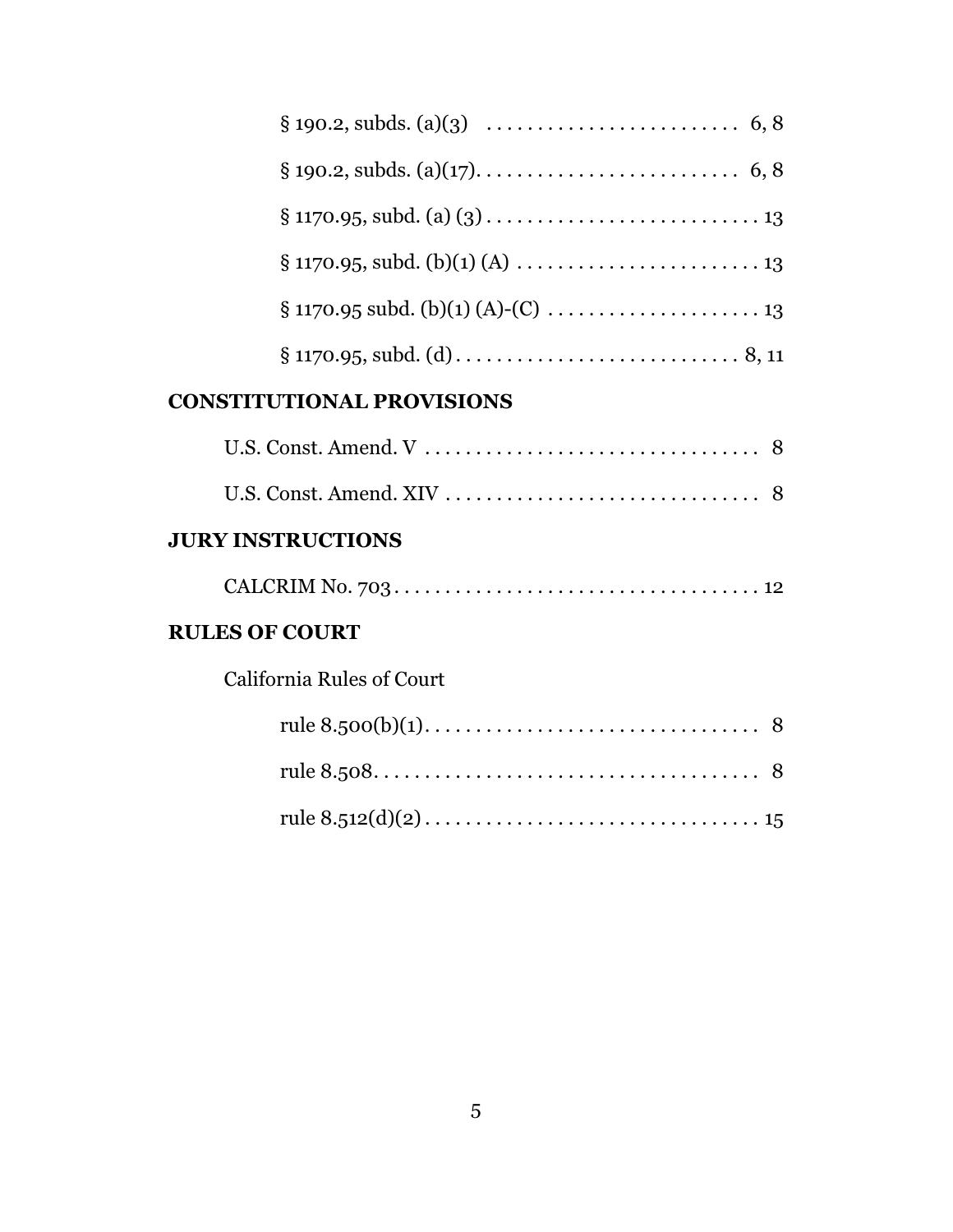#### IN THE SUPREME COURT OF THE STATE OF CALIFORNIA

| PEOPLE OF THE STATE OF CALIFORNIA,) |                      |
|-------------------------------------|----------------------|
|                                     | <b>Supreme Court</b> |
| Plaintiff and Respondent,           | No.                  |
|                                     |                      |
|                                     | Court of Appeal      |
| V.                                  | No. Co91162          |
|                                     |                      |
|                                     | Superior Court,      |
| <b>CHRISTOPHER STRONG,</b>          | No. 11F06729         |
|                                     |                      |
| Defendant and Appellant.            |                      |
|                                     |                      |

Appeal from the Superior Court of Fresno County

The Honorable Patrick Marlette, Judge

## PETITION FOR REVIEW

TO THE HONORABLE CHIEF JUSTICE AND THE ASSOCIATE JUSTICES OF THE SUPREME COURT OF CALIFORNIA:

l

l

Christopher Strong, appellant, respectfully petitions for review of the unpublished decision of the Court of Appeal, Third Appellate District, filed December 18, 2020. The court of appeal has affirmed the lower court's order denying appellant's section 1170.95 petition for resentencing based upon the jury's 2014 true finding on three special circumstances, robbery murder, burglary murder, and multiple murder (Pen. Code § 190.2, subds. (a)(17) and (a)(3) A copy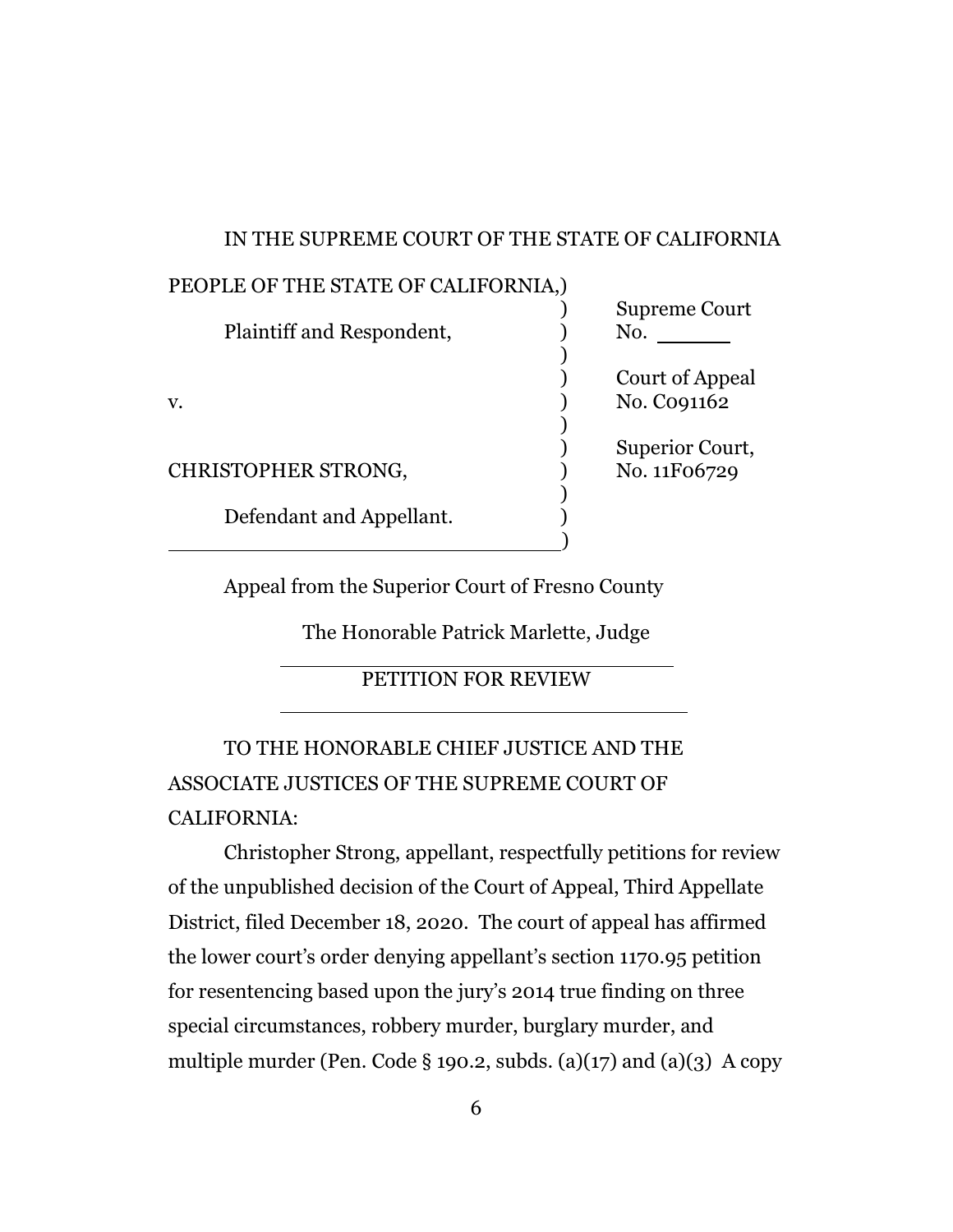of the court of appeal's opinion is attached as "Exhibit A," hereinafter "Slip opn."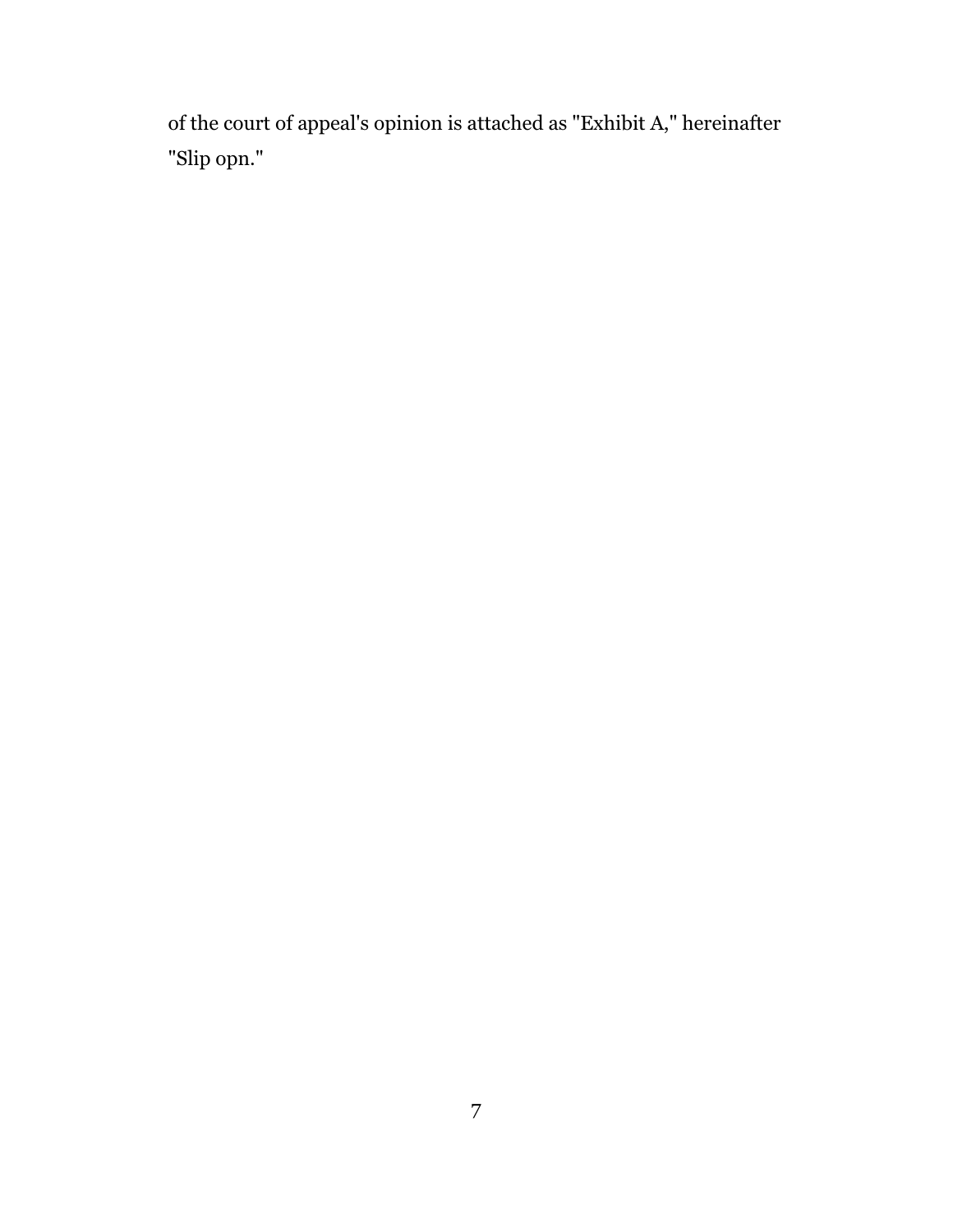#### **ISSUES PRESENTED FOR REVIEW AND NECESSITY FOR REVIEW**

## **I. WHETHER APPELLANT SHOULD HAVE BEEN GRANTED A HEARING ON WHETHER HE COULD NOW BE CONVICTED OF MURDER UNDER PENAL CODE SECTION 188 AND 189 (U.S. CONST. AMEND. V AND AMEND. XIV)**

The court of appeal has affirmed the trial court's order dismissing appellant's resentencing petition on the basis of the jury's 2014 true findings on the three special circumstances, robbery murder, burglary murder, and multiple murder. (Pen. Code § 190.2, subds. (a)(17) and (a)(3). The court of appeal and the trial court have erred because appellant made a prima facie showing under section 1170.95 that he was not the actual killer and could not be convicted under amended sections 188 and 189. Appellant was, therefore, entitled to a hearing under Penal Code section 1170.95, subdivision (d).) Failure to require the trial court to issue an order to show cause and hold a hearing violated appellant's federal due process right to the process created by the state statue. (U.S. Const. Amend. V and Amend. XIV; (U.S. Const. Amend. V and Amend. XIV; *Mathews v. Eldridge* (1976) 424 U.S. 319, 333 [96 S. Ct. 893; 47 L. Ed. 2d 18]; *Hicks v. Oklahoma* (1980) 447 U.S. 343 [65 L.Ed.2d 175, 100 S.Ct. 2227]; *People v. Odle* (1988) 45 Cal.3d 386, 412.) Review is necessary to settle an important question of law and to exhaust appellant's state law remedies. (California Rules of Court, rule 8.500(b)(1); 8.508.)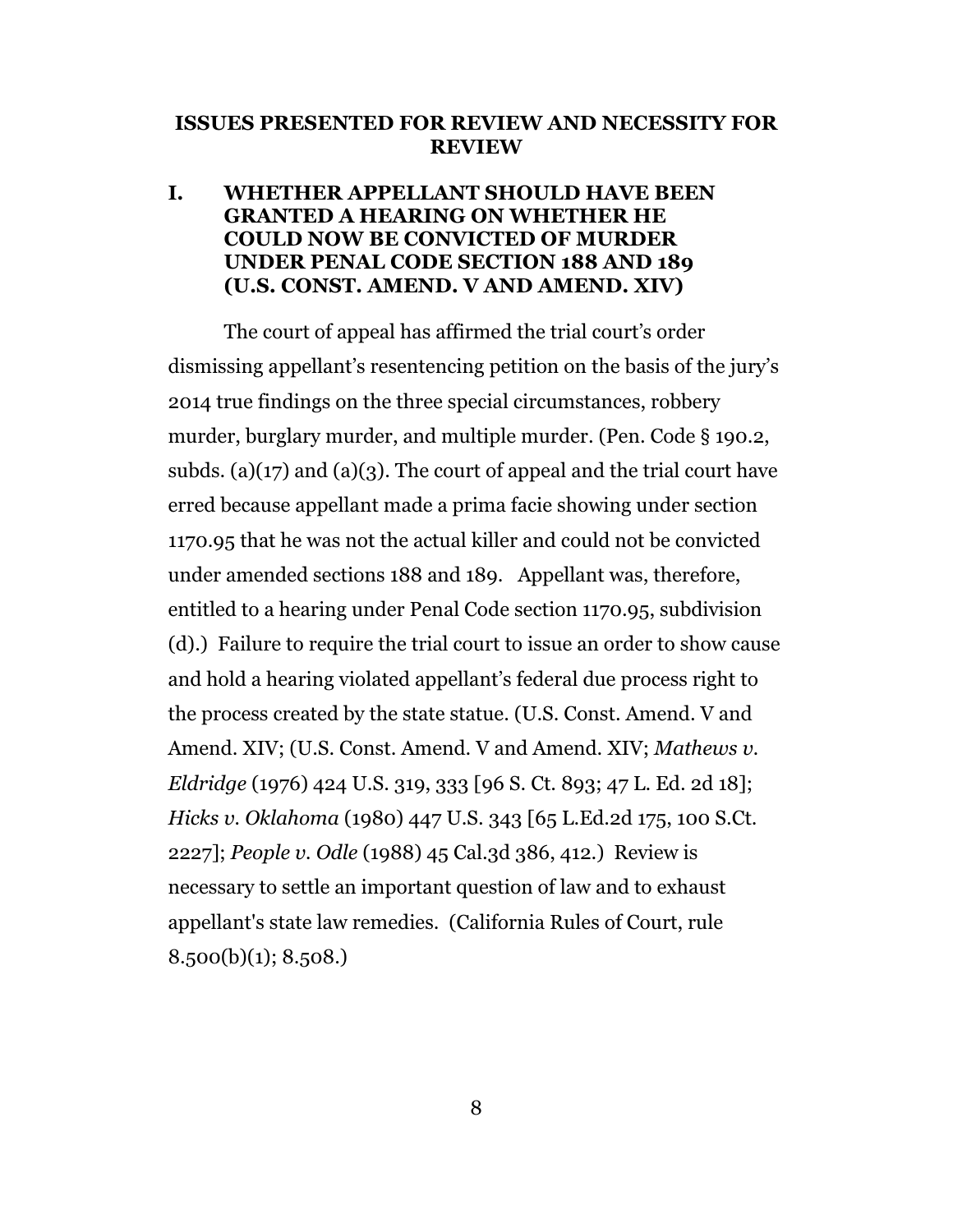#### **STATEMENT OF THE CASE**

In 2014, a jury found appellant guilty of two counts of firstdegree murder with three special circumstances, robbery murder, burglary murder, and multiple murder. (Pen. Code § 187, subd. (a);  $\S$  190.2 (a)(17) and (a)(3). (Slip opn. at p. 2.) Appellant was not the actual killer. (*Id*. at pp. 2-3.)

On February 4, 2019, appellant filed a petition for resentencing pursuant to Penal Code section 1170.95 alleging that, in 2014, he had been convicted of two counts of first-degree murder based on the felony-murder rule, he was not the actual shooter, he was not a major participant in the underlying felony, and he could not now be convicted under amended Penal Code sections 188 and 189. (C.T. p. 8-10, 12.) The District Attorney replied that appellant's petition should be dismissed because appellant was "a major participant" who acted with reckless indifference to life. (C.T. p. 94.) In response, appellant replied that he was not the shooter, he was only a participant in the robbery, and his gun was not the murder weapon. (C.T. p. 106.)

On October 21, 2019, the trial court found that appellant had failed to make a prima facie showing of eligibility because, in 2014, the jury had found appellant guilty of three special circumstances. (C.T. p. 110.) The court dismissed appellant's resentencing petition for lack of jurisdiction. (C.T. p. 110.) On November 18, 2020, the court of appeal affirmed the judgment of the trial court, holding that the true findings on the three special circumstances barred appellant from relief under section 1170.95. (Slip opn. at pp. 6-12.)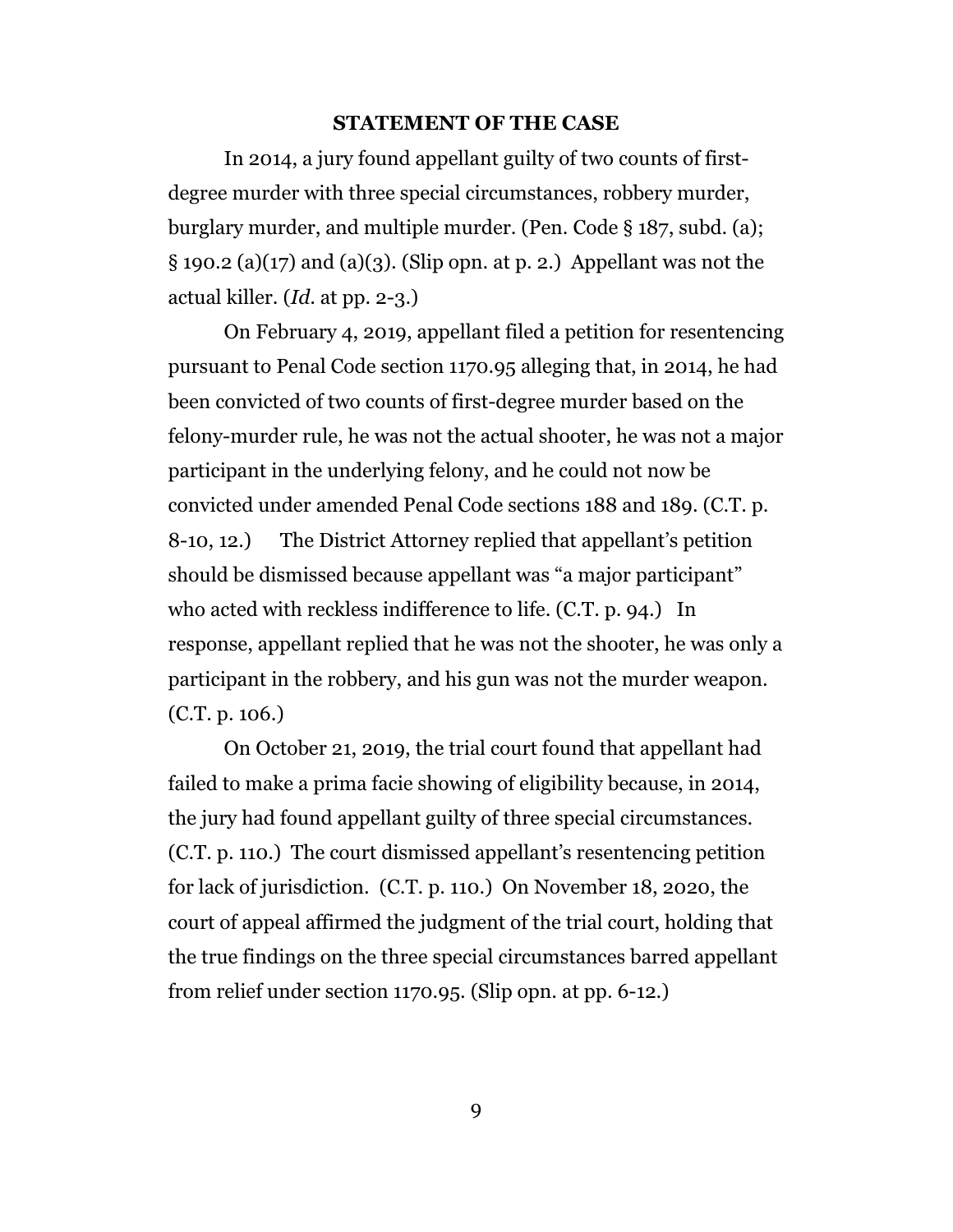#### **STATEMENT OF FACTS**

In 2007, appellant and Donald Ortez-Lucero set out to rob Frederick Gill, a drug dealer. (*People v. Ortez et al.* (December 27, 2017) C076606, [nonpub. opn.] at p. 2.) Gill's friend, Sean Aquitania, drove up to visit Gill with his infant son in a carseat at the same time that appellant and Ortez-Lucero arrived to rob Gill. (*Ibid.*) Ortez-Lucero approached Aquitania and hit him with his gun to force him to help the robbers enter Gill's house. (*Ibid*.) Ortez-Lucero's gun discharged and a bullet hit the baby, who as in the backseat, in the head. (*Ibid.*)

Ortez-Lucero and appellant entered the house where appellant, wearing a mask, threw Gill and his friend Palmer to the ground and tied them with zip ties. (*Id*. at p. 2.) Aquitania, who had left to attend to his son, returned to the house and attacked Ortez-Lucero because his child had been shot. (*Id*. at p. 3.) Appellant went to help Ortez-Lucero with Aquitania. (*Ibid*.) When Aquitania went after appellant's gun, appellant told Ortez-Lucero to shoot him. (*Ibid*.) Both of Ortez-Lucero's shots hit Aquitania, and one of them hit appellant in the leg. (*Ibid.*) Aquitania and his son died as result of their injuries. (*Id. at p. 4.)*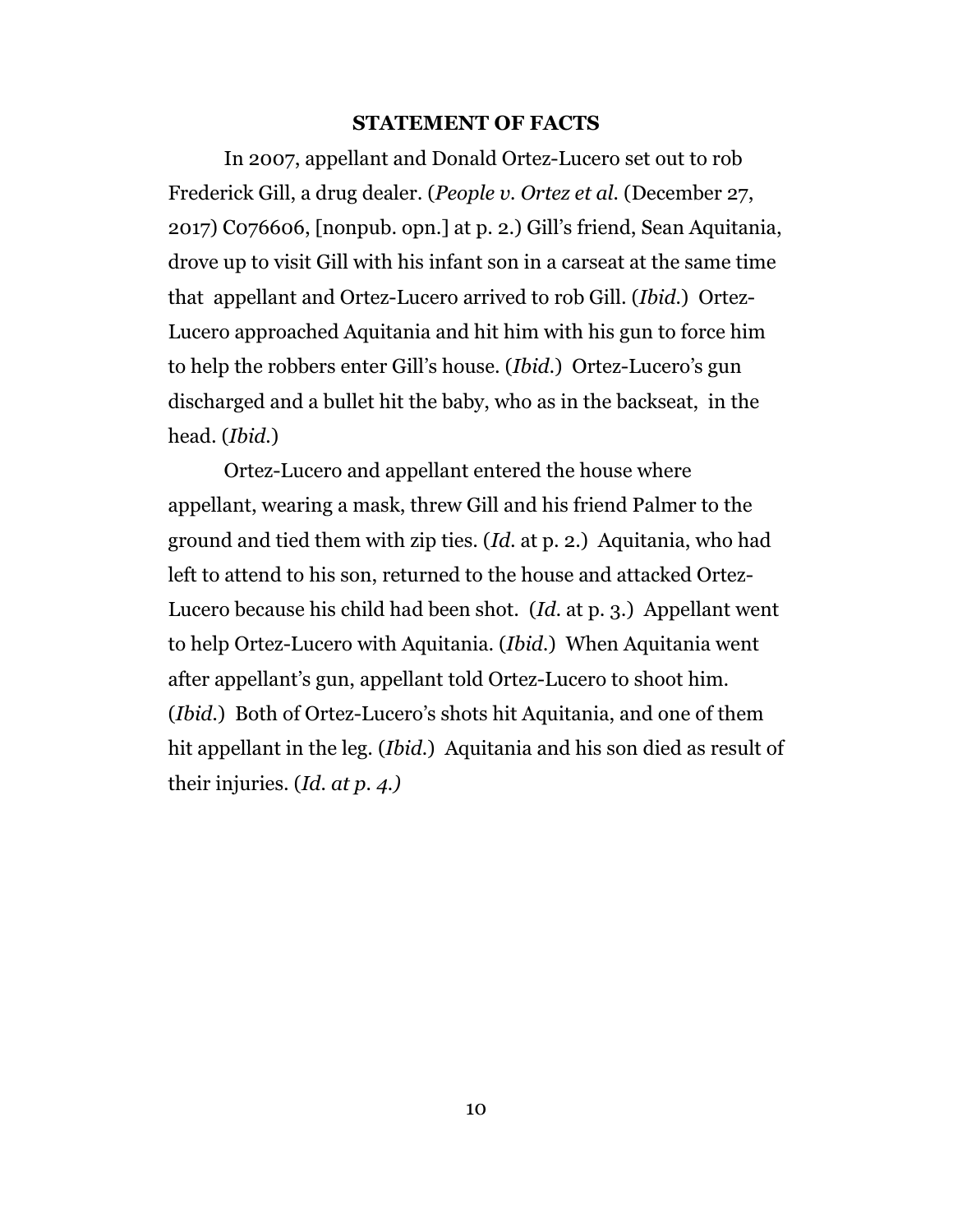#### **ARGUMENT**

**I. FAILURE TO GRANT APPELLANT A HEARING ON THE ISSUE OF WHETHER HE WAS "A MAJOR PARTICIPANT" IN THE UNDERLYING FELONY UNDER THE STANDARDS ARTICULATED IN**  *BANKS* **AND** *CLARK* **VIOLATED APPELLANT'S DUE PROCESS RIGHTS CREATED BY THE STATUTE (U.S. CONST. AMEND. V, AND AMEND. XIV)**

#### **A. THE COURT OF APPEAL'S OPINION**

The court of appeal concludes erroneously that because of appellant's 2014 special circumstances findings, section 1170.95 does not entitle appellant to a hearing on whether he could now be convicted of murder under sections 188 and 189. (Slip opn. at pp. 10-11.) The court concludes that appellant's only avenue for litigating the question of "major participation" under the standards set forth in *People v. Banks* (2015) 61 Cal.4th 788 (*Banks*) and *People v. Clark* (2016) 63 Cal.4th 572 (*Clark*) is through a petition for a writ of habeas corpus. (Slip opn. at pp. 11-12.) The court of appeal has erred. Appellant is entitled to a hearing under Penal Code section 1170.95, subdivision (d) on the question of whether he could now be convicted of murder under sections 188 and 189.

**B.** *BANKS* **AND** *CLARK* **DID CHANGE THE LAW AND THAT CHANGE HAS BEEN INCORPORATED INTO PENAL CODE SECTIONS 188 AND SECTIONS 189 WHICH ARE MADE APPLICABLE TO APPELLANT BY VIRTUE OF PENAL CODE SECTION 1170.95**

The court of appeal's error lies in its agreement "with the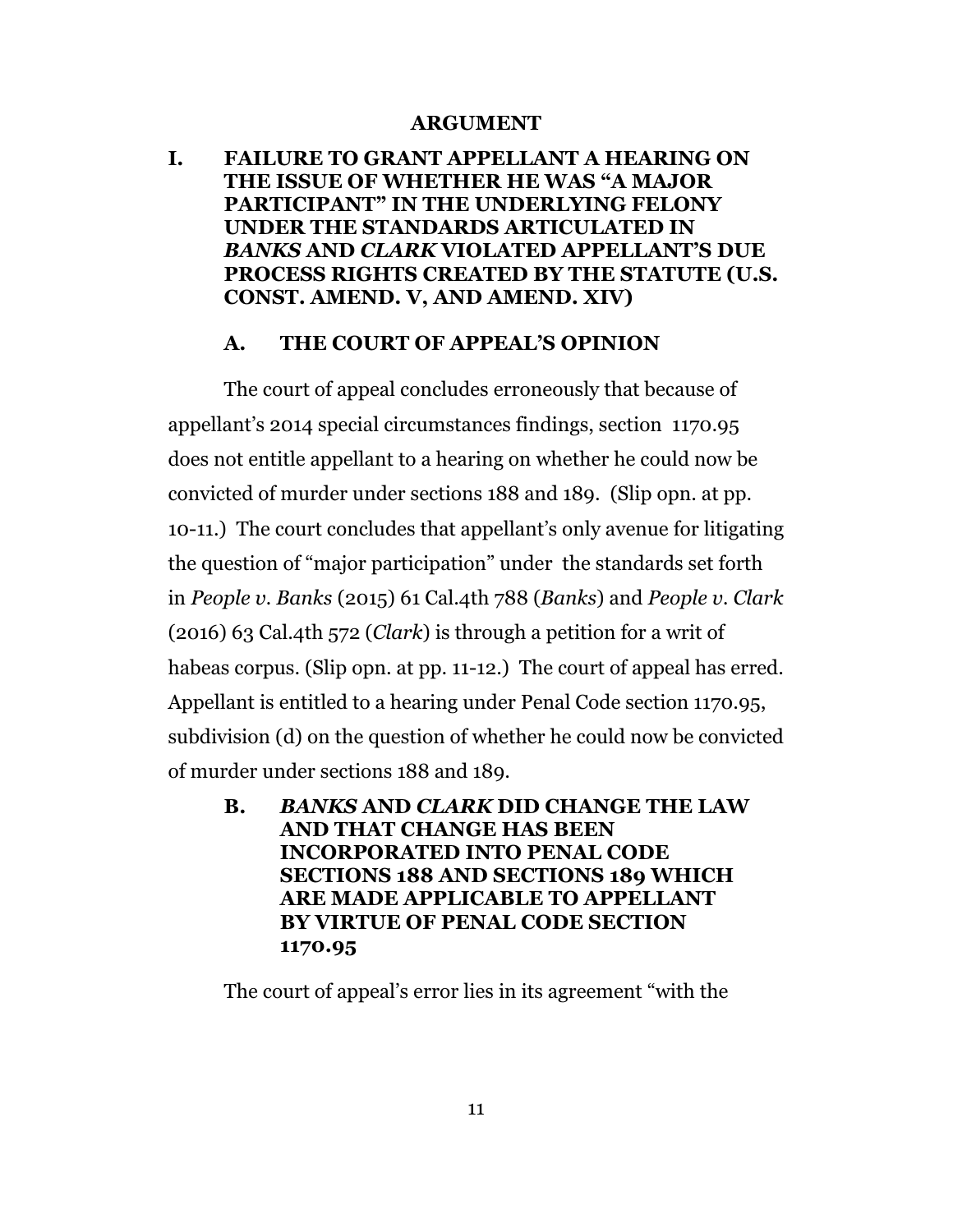Allison court<sup>1</sup> that *Banks* and *Clark* did not change the law [applicable to special circumstances] but merely clarified the same principles that existed earlier." (Slip opn. at p. 11.) *Allison* and the court of appeal in this case are both wrong. Prior to *Banks* and *Clark,* a defendant could be found to be a "major participant" based solely upon his participation in the underlying felony.

In 2014, CALCRIM No. 703 required proof of three factors:

"1. The defendant's participation in the crime began before or during the killing:

"2. *The defendant was a major participant in the crime;*

#### AND

"3. When the defendant participated in the crime, he acted with reckless indifference to human life."

(2014 CALCRIM Archive 703) (emphasis added.) In 2015 the law changed when this court held that participation in the underlying felony without more was not synonymous with being a "major participant" under section 190.2, subdivision (d). ) (*Banks*, *supra*, 61 Cal.4th at p. 809.) This court explicitly rejected the Attorney General's contention in *Banks* that participation alone in the underlying felony was sufficient for a special circumstance finding. (*Ibid.)* 

*"*The People propose we treat as a major participant potentially eligible for death anyone "whose conduct involves the intentional assumption of some responsibility for the completion of the crime regardless of whether the crime is ultimately successful. As such,

<sup>1</sup>*People v. Allison* (2020) 55 Cal.App.5th 449.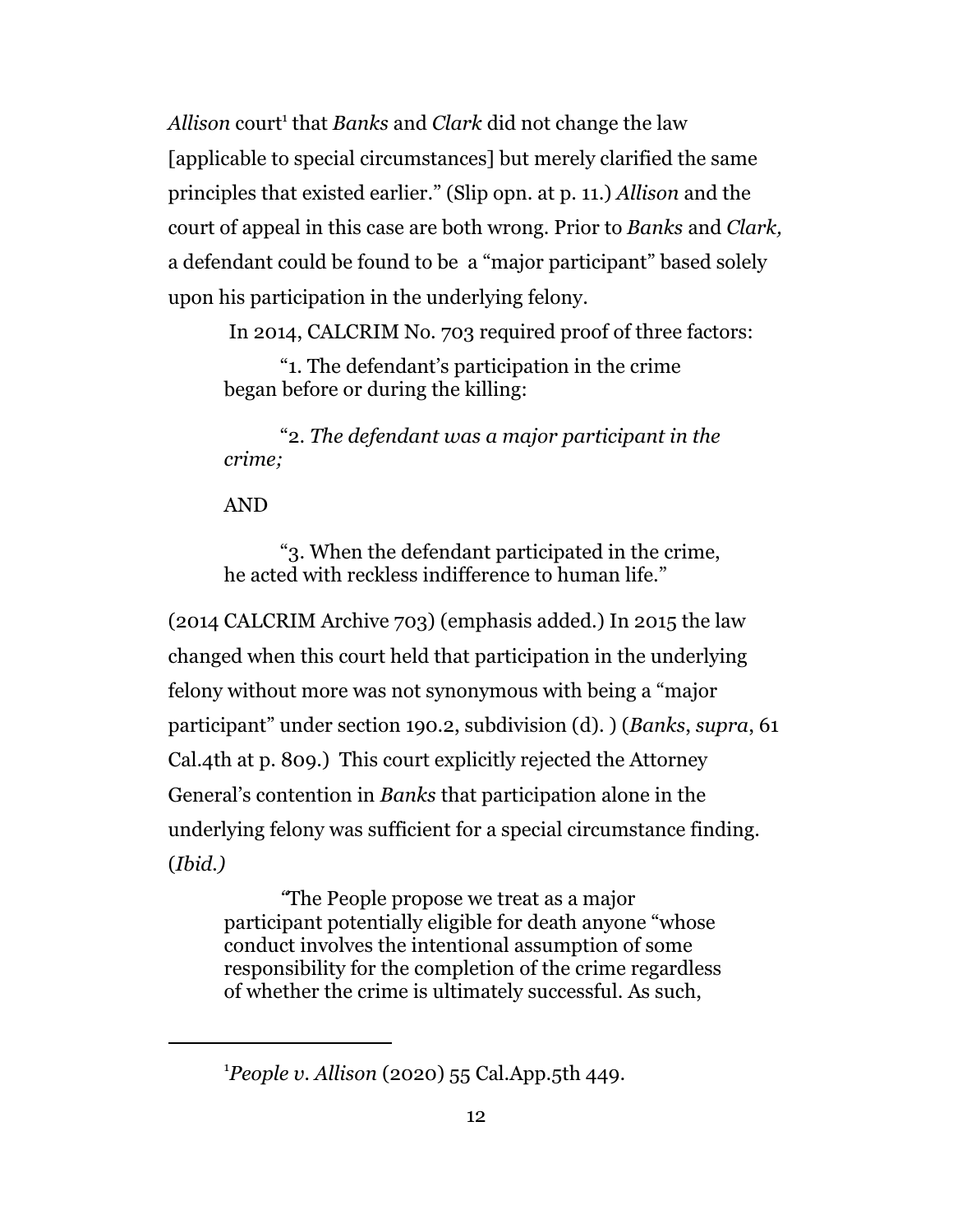participation in planning with the intent of facilitating the commission of the crime, or participating in conduct integral to or for the purpose of facilitating the commission of the crime, constitutes major participation." *This test cannot be reconciled with the holdings of Tison* and *Enmund. Requiring only 'the intentional assumption of some responsibility for the completion of the crime' would sweep in essentially every felony murderer—indeed, even Earl Enmund himself—whether an actual killer or not. Doing so would violate the Supreme Court's requirement that each felony murderer's culpability be considered individually and disregard the court's corresponding recognition that, for many nonkillers, death is disproportionate to that individual's culpability and thus unconstitutional*.

(*Id*. at pp. 803-804) (emphasis added.)

*Banks* changed the law because in *Banks* this court narrowed the inquiry necessary to make a finding of "major participation with reckless indifference" as used in section 190.2, subdivision (d).

That change in the law has been incorporated into the standards for resentencing in Penal Code section 1170.95. Under Penal Code section 1170.95, subdivision  $(b)(1)$   $(A)$ , a prima facie showing of eligibility for resentencing requires (1) a showing that the petitioner was convicted under a theory of felony murder (or murder under the natural and probable consequences doctrine) and (2) a showing that "the petitioner could not be convicted of first or second degree murder because of changes to section 188 or 189 made effective January 1, 2019." (Pen. Code 1170.95, subd. (a) (3) and subd.  $(b)(1)(A)-(C)$ .) Section 188 requires proof of malice aforethought "except as stated in subdivision (e) of section 189 . . . ." Section 189, subdivision (e) limits conviction on a felony murder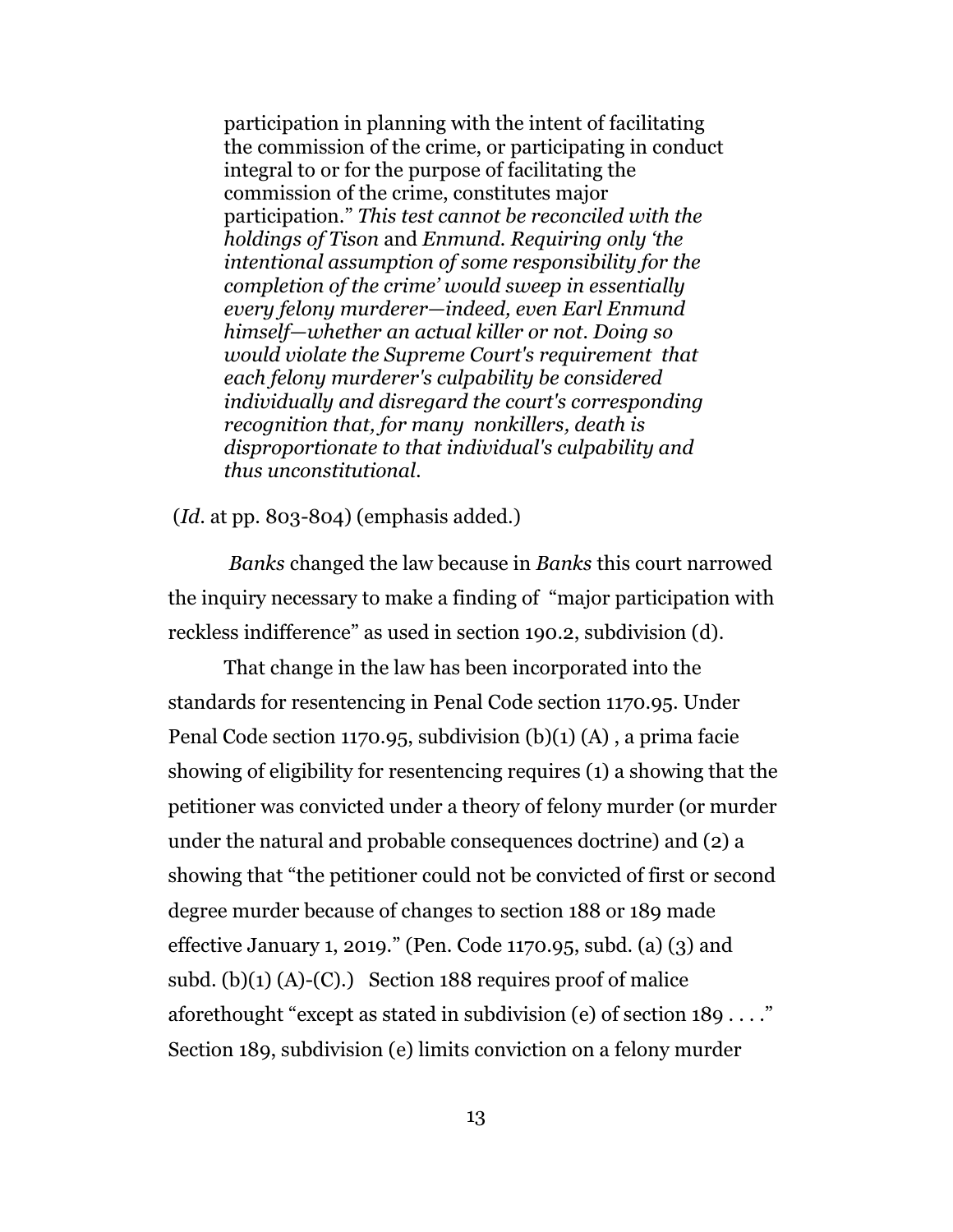theory to "the actual killer," or to an aider and abettor who had "the intent to kill" or to a "major [participant] in the underlying felony [who] acted with reckless indifference to human life, as described in subdivision (d) or section 190.2."

The *Banks* decision held that, as used in section 190.2, subdivision (d), the words "major participant" who acts with "reckless indifference to human life," were derived from the United States Supreme Court's opinion in *Tison v. Arizona* (1987) 418 U.S. 137,[107 S.Ct. 1676, 95 L.Ed.2d 127].

"Section 190.2(d) was designed to codify the holding of *Tison v. Arizona* (1987) 481 U.S. 137 [ ], which articulates the constitutional limits on executing felony murderers who did not personally kill. *Tison* and a prior decision on which it is based, *Enmund v. Florida*  $(1982)$  458 U.S. 782 [], collectively place conduct on a spectrum, with felony-murder participants eligible for death only when their involvement is substantial and they demonstrate a reckless indifference to the grave risk of death created by their actions. Section 190.2(d) must be accorded the same meaning."

(*Banks, supra,* 61 Cal.4th at pp. 794-795.)

This court distilled two principles in *Banks* which must be applied to determine whether a defendant has been a "major participant" who acted with "reckless indifference to human life." The first focuses on the aider and abettor's role and conduct, whether he played a personal role in the crimes leading to the victim's death or whether his responsibility is vicarious. (*Banks, supra,* 61 Cal.4th at p. 801) The second principle focuses on the aider and abettor's subjective mental state. Thus, "participation in an armed robbery, without more, does not involve 'engaging in criminal activities known to carry a grave risk of death." (*Id*. at p. 801 citing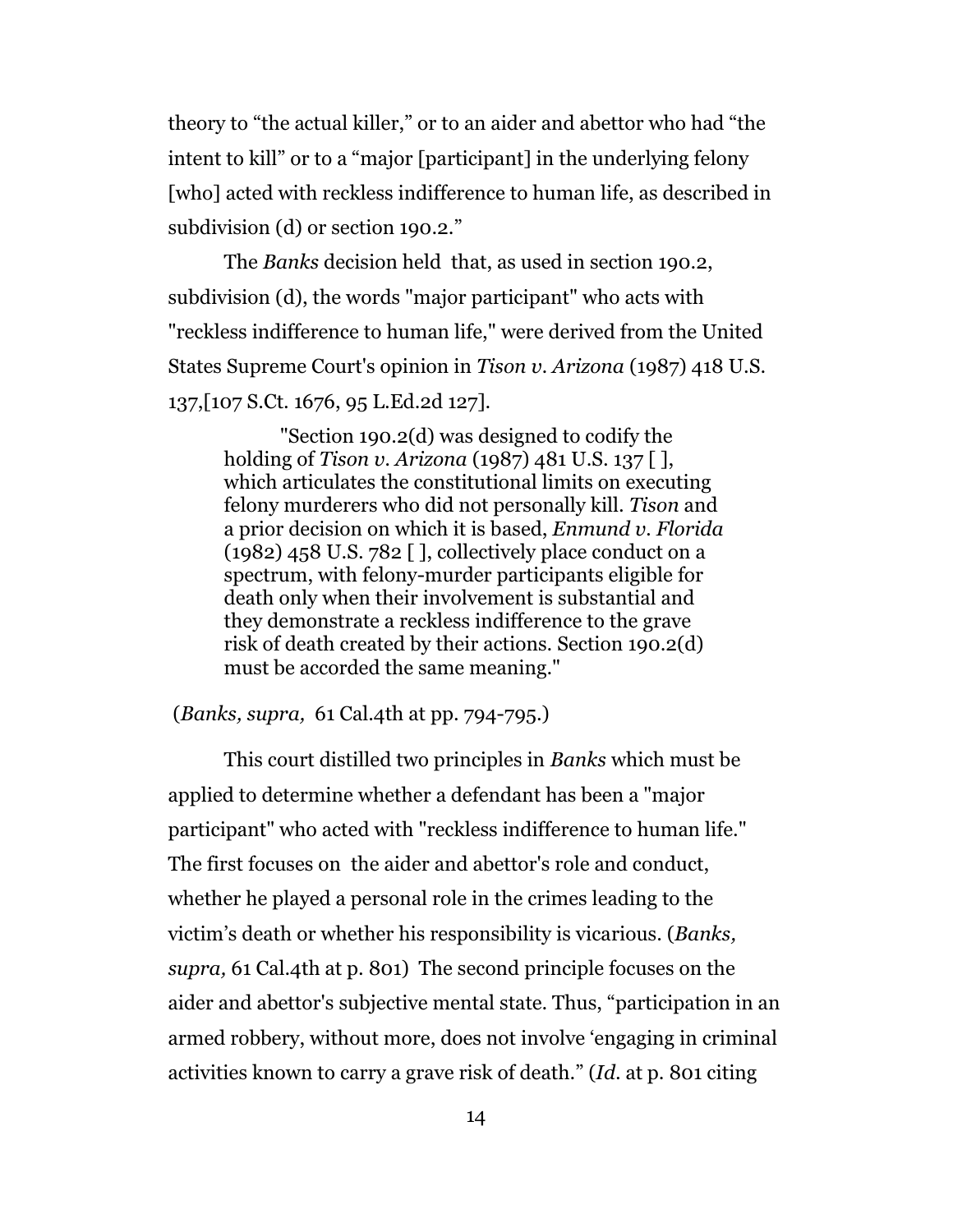*Tison v. Arizona, supra*, 481 U.S. at p. 157.)

The Legislature, by incorporating the same terms from section 190.2, subdivision (d) in section 189, subdivision  $(e)(3)$  and by requiring this showing for eligibility for resentencing in section 1170.95, subdivision (a)(3), necessarily incorporated the narrow *Banks* and *Clark* standards into the inquiry into whether the petitioner could now be convicted of felony murder under these standards. The court in *People v. York* (2020) 54 Cal.5th 250, 258, rev. granted November 18, 2020, S264964, briefing deferred pursuant to disposition of *People v. Lewis*, S260598, Cal. Rules of Court, rule  $8.512(d)(2)$  was correct when it held that the question presented by a section 1170.95 petition is whether the defendant can be convicted of felony murder under the amended standards of sections 188 and 189. A resentencing petition challenges, not the special circumstances finding, but the conviction itself. (*Id*. at p. 260.) Here, appellant has never had the opportunity to litigate his murder conviction under the *Banks* and *Clark* standards. By establishing his prima facie eligibility for resentencing at the initial stage of the proceeding and after briefing by counsel, appellant has established his right to the next procedural stage, an order to show cause and a hearing under section 1170.95, subdivision (d).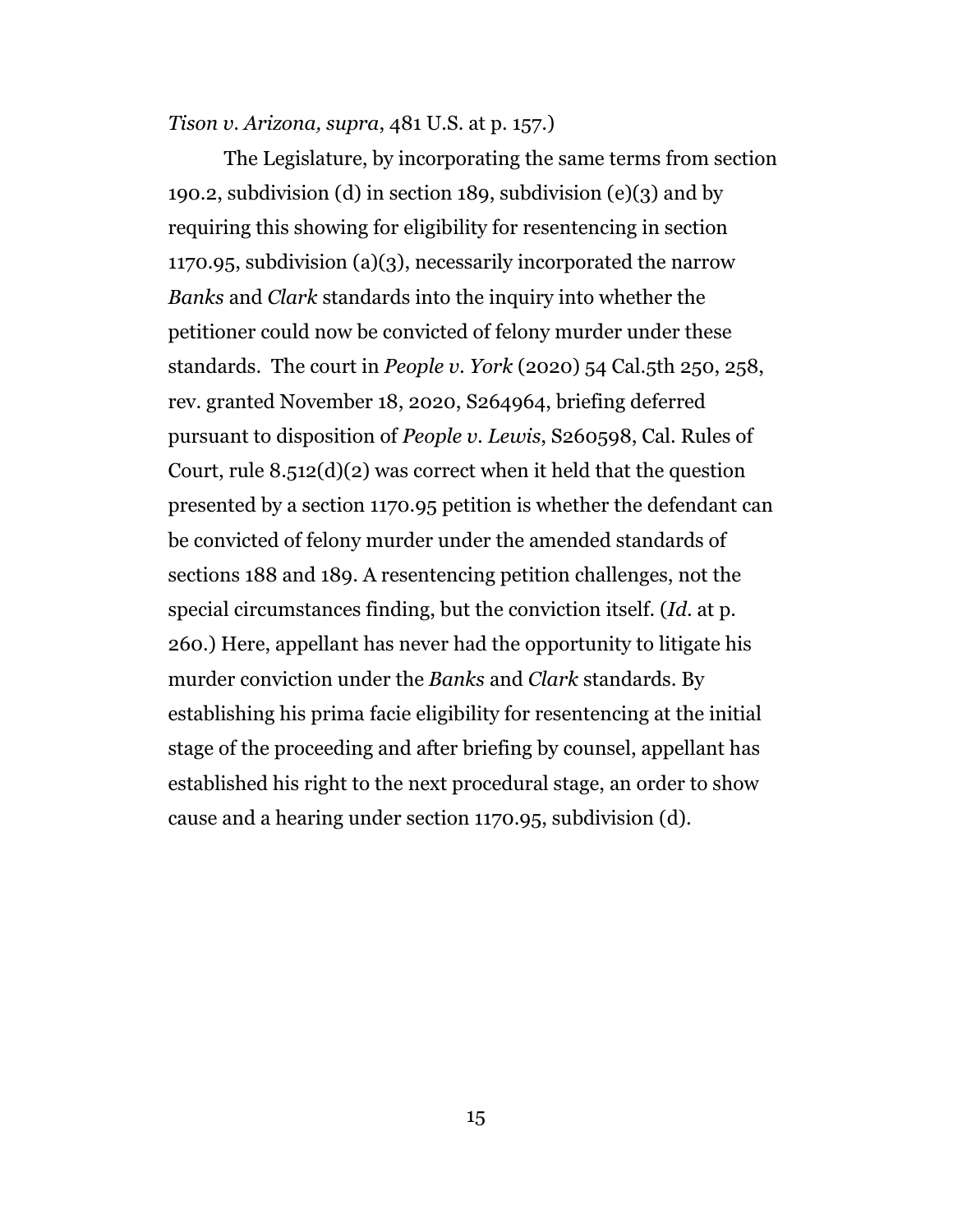#### **CONCLUSION**

For the foregoing reasons, appellant requests that his petition be granted. In the alternative, he requests that his petition be granted and held pending the disposition of *People v. Lewis, supra,* 43 Cal.App.5th 1128, rev. granted March 18, 2020, No. S260598

Respectfully submitted,

Dated: January 13, 2021

De*borah Hawkins*<br>Deborah L. Hawkins

Attorney for Appellant Christopher Strong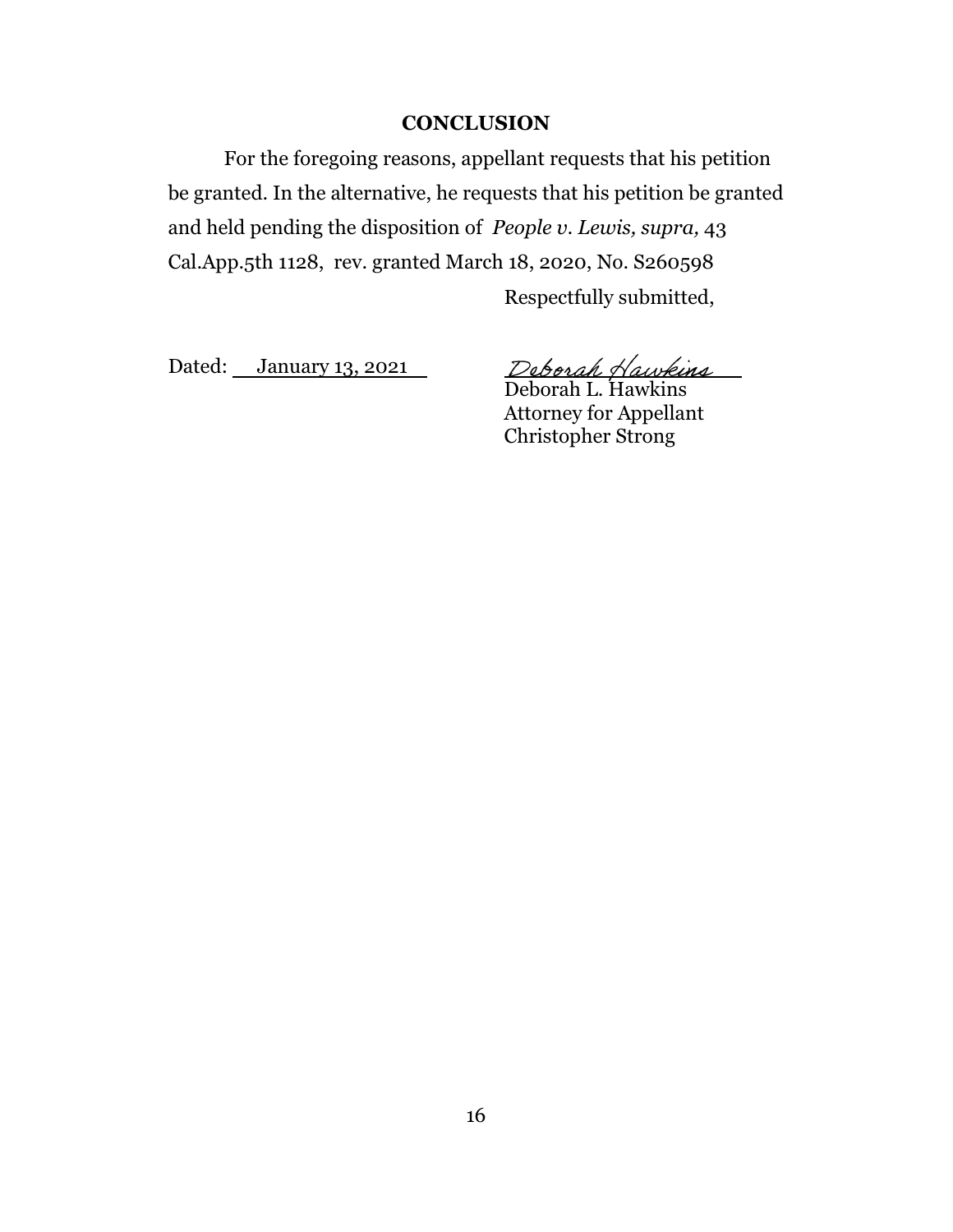#### **CERTIFICATE OF WORD COUNT**

California Rules of Court, rule 8.504 (d)(1) provides that a petition for review produced on a computer shall not exceed 8,400 words. Word Perfect states that the foregoing Petition for Review contains 2, 302 words.

I declare under penalty of perjury and the laws of the state of California that the foregoing is true and correct.

Executed on January 13, 2021, at Escondido, California.

Deborah Hawkins

Deborah L. Hawkins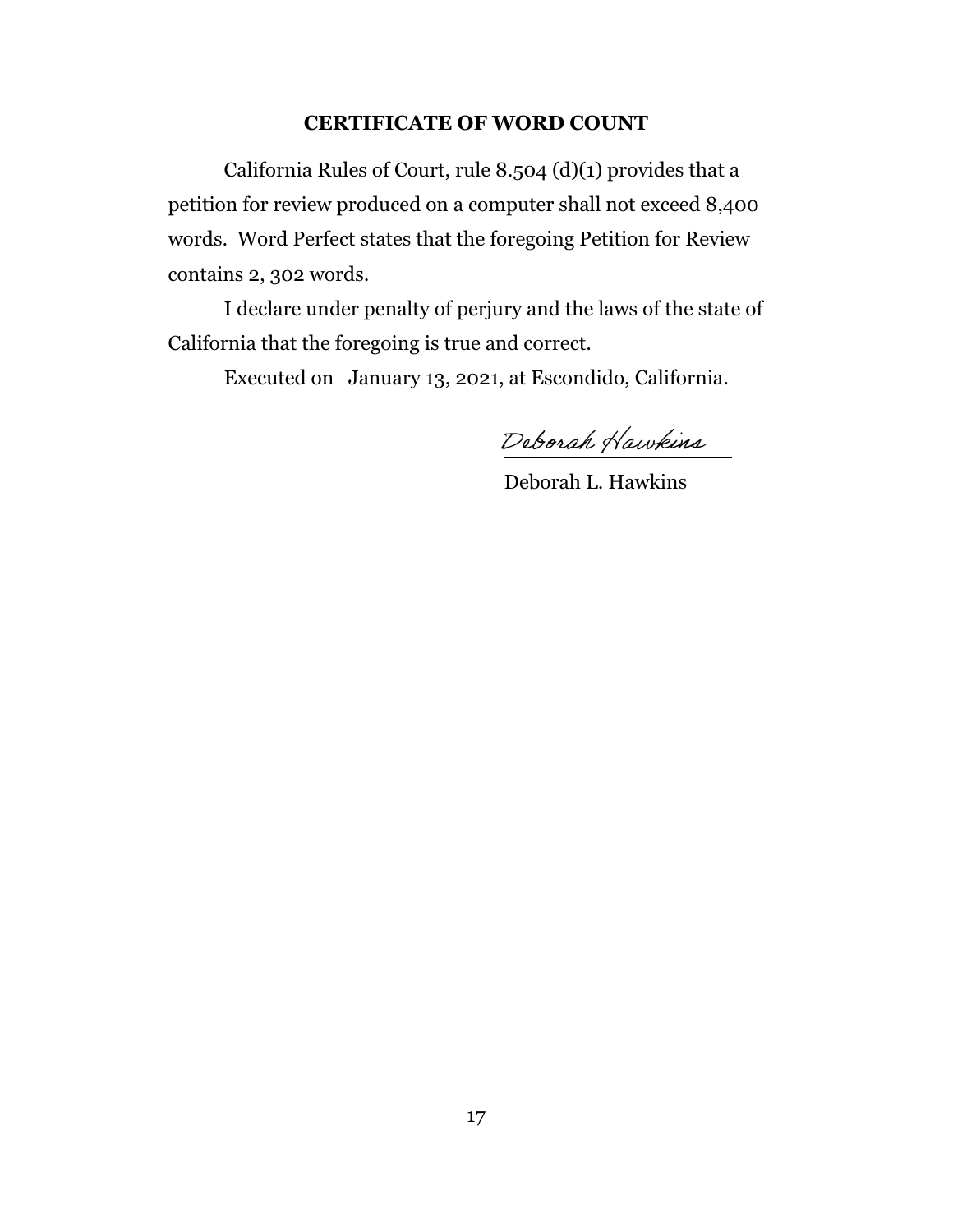**EXHIBIT A**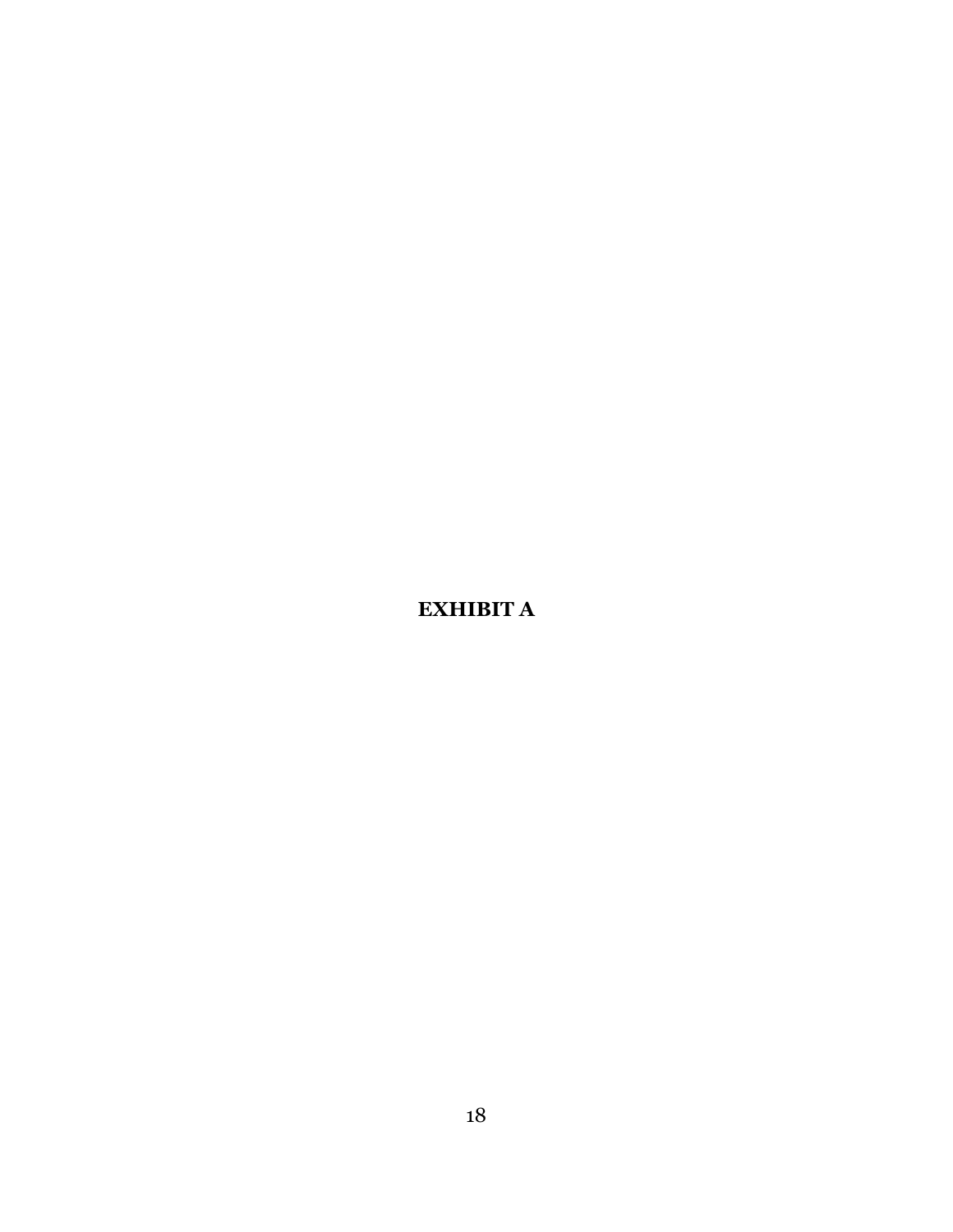Court of Appeal, Third Appellate District Andrea K. Wallin-Rohmann, Clerk Electronically FILED on 12/18/2020 by L. Outman, Deputy Clerk

## NOT TO BE PUBLISHED

California Rules of Court, rule 8.1115(a), prohibits courts and parties from citing or relying on opinions not certified for<br>publication or ordered published, except as specified by rule 8.1115(b). This opinion has not bee

# IN THE COURT OF APPEAL OF THE STATE OF CALIFORNIA THIRD APPELLATE DISTRICT

(Sacramento)

----

THE PEOPLE,

Plaintiff and Respondent,

C091162

(Super. Ct. No. 11F06729)

v.

CHRISTOPHER STRONG,

Defendant and Appellant.

Defendant Christopher Strong appeals from the trial court's order dismissing his petition for resentencing brought pursuant to Penal Code section 1170.95.**1** Defendant argues the trial court erred when it determined that his convictions for first degree murder with robbery, burglary, and multiple-murder special circumstances precluded his eligibility for relief. Noting that the trial court had jurisdiction to consider the order

**<sup>1</sup>** Undesignated statutory references are to the Penal Code.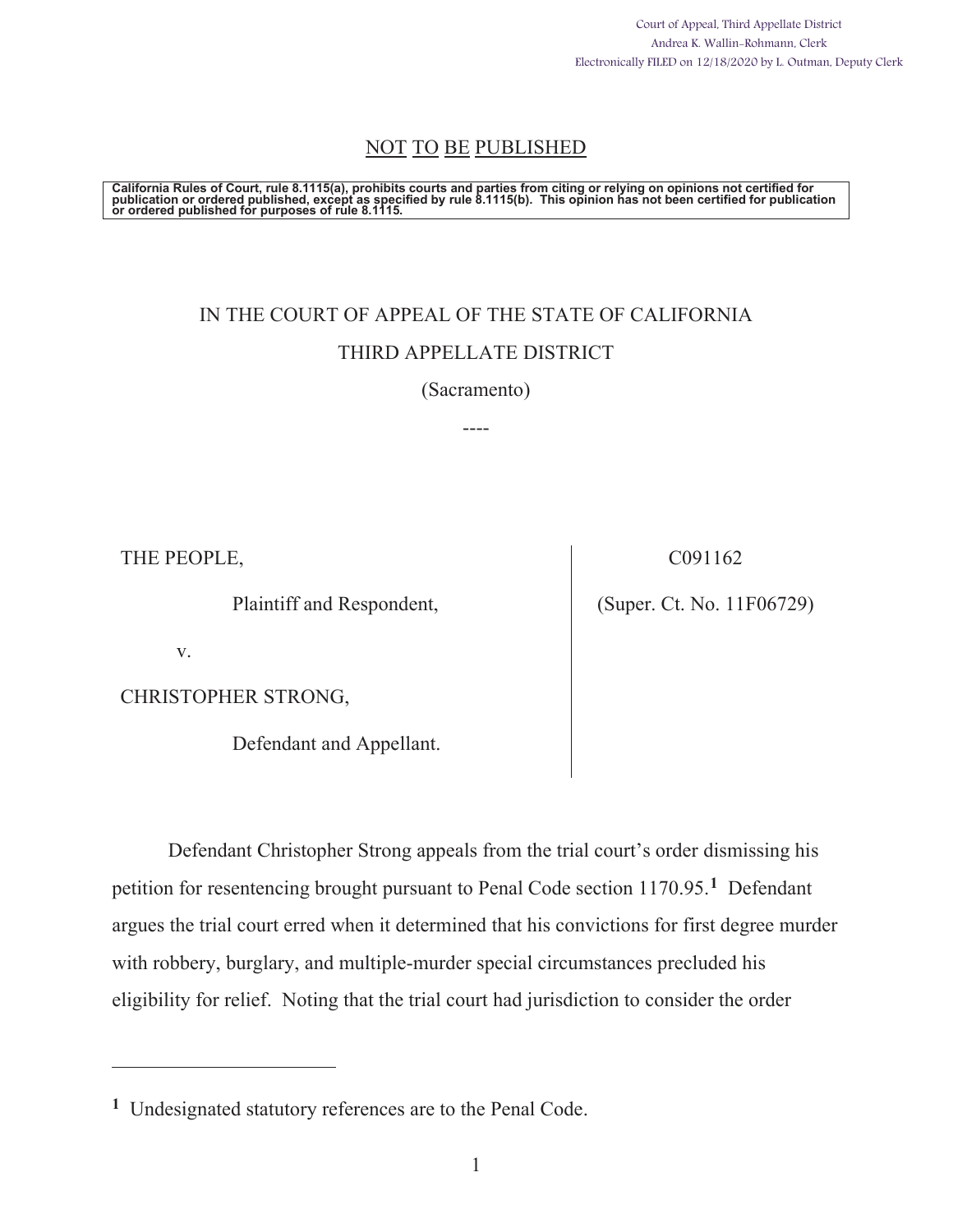despite its announcement to the contrary, we construe the order dismissing the petition as an order denying the petition, and we affirm the order.

#### **FACTUAL AND PROCEDURAL BACKGROUND**

#### *Defendant's Convictions*

In 2014 a jury found defendant guilty of two counts of first degree murder (§ 187) and found true three special circumstance allegations of robbery murder (§ 190.2, subd. (a)(17)), burglary murder ( $\S$  190.2, subd. (a)(17)), and multiple murder ( $\S$  190.2, sub.  $(a)(3)$ ).

In its charge to the jury at the conclusion of the parties' presentations, the trial court included CALCRIM No. 703 (Special Circumstances: Intent Requirement for Accomplice After June 5, 1990—Felony Murder (Pen. Code, § 190.2(d))), which told the jury that if it found defendant was not the actual killer, in order to prove the special circumstances true: "[T]the People must prove either that the defendant intended to kill, or the People must prove all of the following:

"1. The defendant's participation in the crime began before or during the killing;

"2. The defendant was a major participant in the crime;

"AND

"3. When the defendant participated in the crime, he/she acted with reckless indifference to human life."**<sup>2</sup>**

The convictions resulted from an attempted home invasion robbery of a drug dealer by defendant and his codefendant, Donald Ortez-Lucero. During the robbery, Ortez-Lucero shot and killed a man and his infant son.**3** (*People v. Ortez-Lucero et al.* 

**<sup>2</sup>** The record does not include the jury instructions given at trial, but defendant acknowledges the jury was instructed with CALCRIM No. 703.

**<sup>3</sup>** The Attorney General requests we take judicial notice of our opinion from the direct appeal of defendant's case. Defendant does not object to the request. We will grant the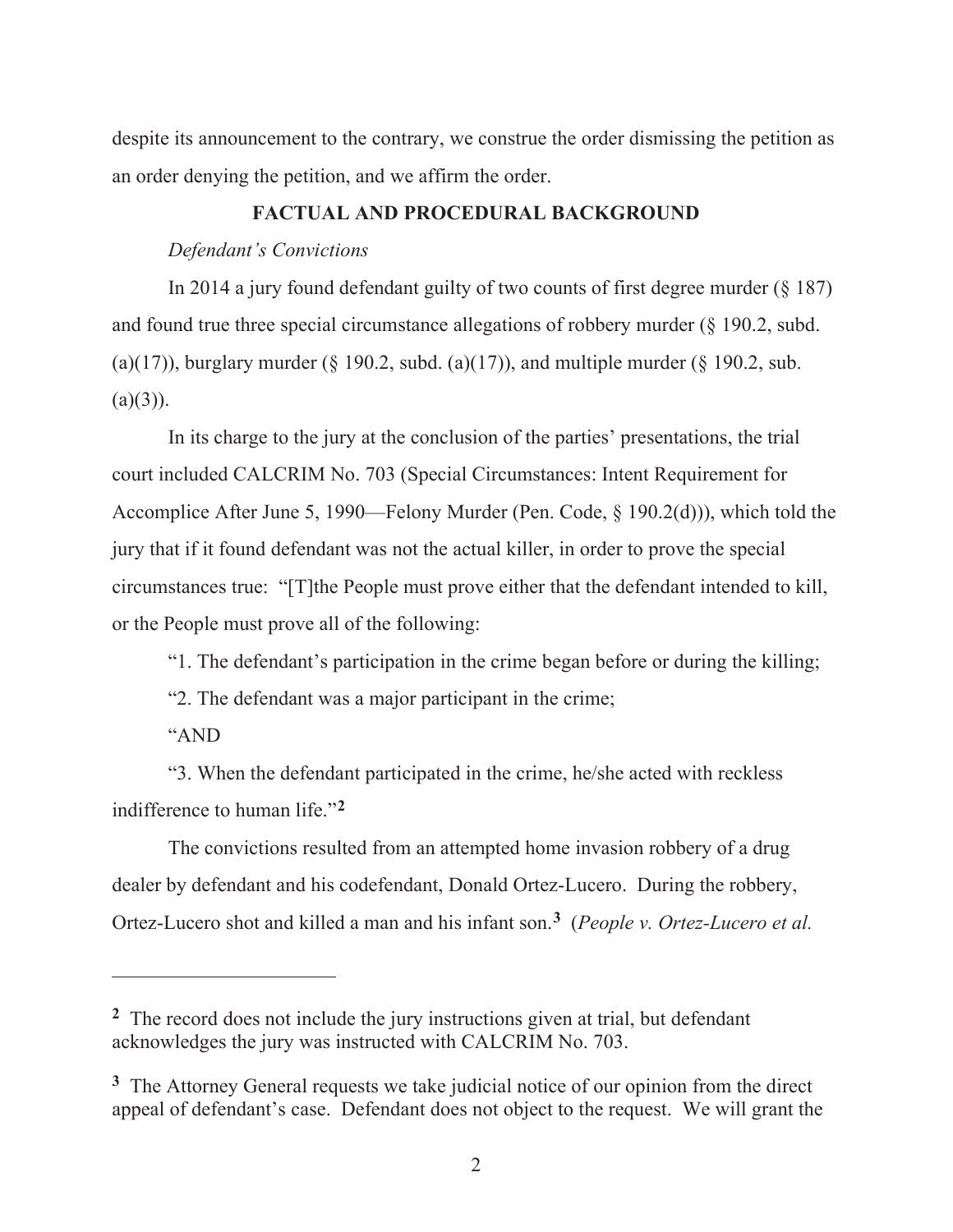(Dec. 27, 2017, C076606) [nonpub. opn.] slip. opn. at pp. 2-3.) We affirmed the judgment on appeal. (*Id.* at pp. \*2, \*32.)

#### *Legal Background*

Senate Bill No. 1437 (2017-2018 Reg. Sess.), which became effective on January 1, 2019, was enacted "to amend the felony murder rule and the natural and probable consequences doctrine, as it relates to murder, to ensure that murder liability is not imposed on a person who is not the actual killer, did not act with the intent to kill, or was not a major participant in the underlying felony who acted with reckless indifference to human life." (Stats. 2018, ch. 1015, § 1, subd. (f).) The legislation accomplished this by amending sections 188 and 189 and adding section 1170.95 to the Penal Code.

Section 188, which defines malice, now provides in part: "Except as stated in subdivision (e) of Section 189, in order to be convicted of murder, a principal in a crime shall act with malice aforethought. Malice shall not be imputed to a person based solely on his or her participation in a crime." (§ 188, subd. (a)(3).) Section 189, subdivision (e) now limits the circumstances under which a person may be convicted of felony murder: "A participant in the perpetration or attempted perpetration of a felony listed in subdivision (a) [defining first degree murder] in which a death occurs is liable for murder only if one of the following is proven: [¶] (1) The person was the actual killer. [¶] (2) The person was not the actual killer, but, with the intent to kill, aided, abetted, counseled, commanded, induced, solicited, requested, or assisted the actual killer in the commission of murder in the first degree. [¶] (3) The person was a major participant in the underlying felony and acted with reckless indifference to human life, as described in subdivision (d) of Section 190.2."

request and take judicial notice of the opinion. (Evid. Code, §§ 459, subd. (a) ["The reviewing court may take judicial notice of any matter specified in Section 452"], 452, subd. (d) [permitting a court to take judicial notice of records of "any court of this state"].)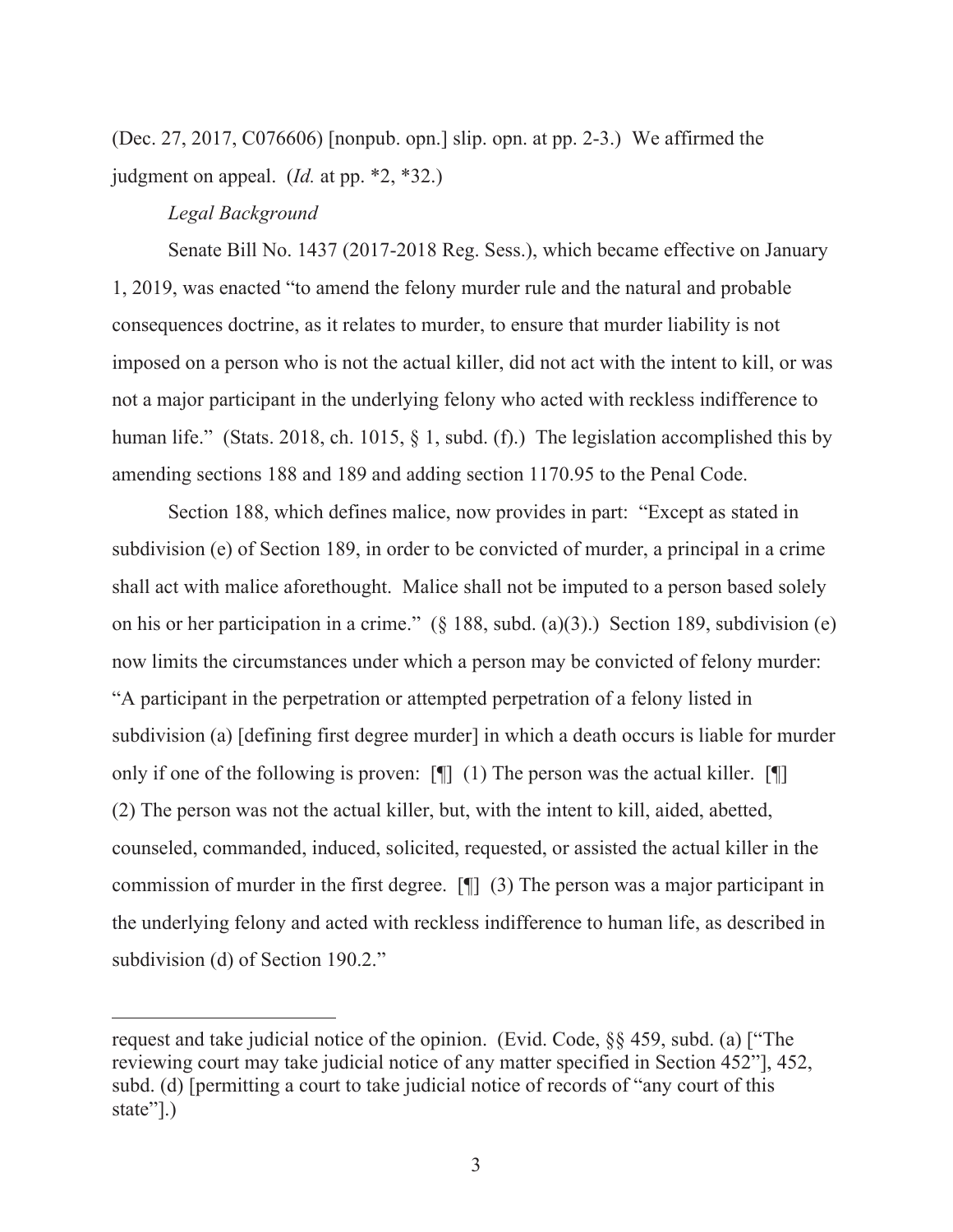Senate Bill No. 1437 also added section 1170.95, which allows those "convicted of felony murder or murder under a natural and probable consequences theory [to] file a petition with the court that sentenced the petitioner to have the petitioner's murder conviction vacated and to be resentenced on any remaining counts when all of the following conditions apply: [¶] (1) A complaint, information, or indictment was filed against the petitioner that allowed the prosecution to proceed under a theory of felony murder or murder under the natural and probable consequences doctrine. [¶] (2) The petitioner was convicted of first degree or second degree murder following a trial . . . . [¶] (3) The petitioner could not be convicted of first or second degree murder because of changes to [s]ection 188 or 189 made effective January 1, 2019." (§ 1170.95, subd. (a).)

As relevant here, once a complete petition is filed, "[t]he court shall review the petition and determine if the petitioner has made a prima facie showing that the petitioner falls within the provisions of this section. If the petitioner has requested counsel, the court shall appoint counsel to represent the petitioner. The prosecutor shall file and serve a response within 60 days of service of the petition and the petitioner may file and serve a reply within 30 days after the prosecutor response is served. . . . If the petitioner makes a prima facie showing that he or she is entitled to relief, the court shall issue an order to show cause." (§ 1170.95, subd. (c).)

#### *Defendant's Petition*

In 2019 defendant, through counsel, filed a form petition for resentencing pursuant to section 1170.95. He declared that a complaint, information, or indictment had been filed against him that allowed the prosecution to proceed under a theory of felony murder or murder under the natural and probable consequences doctrine, he was convicted of first degree or second degree murder under the felony-murder rule or the natural and probable consequences doctrine, and he could not now be convicted of first or second degree murder based on the recent changes to sections 188 and 189. Counsel attached briefing detailing defendant's sentence and requesting resentencing. As relevant here, the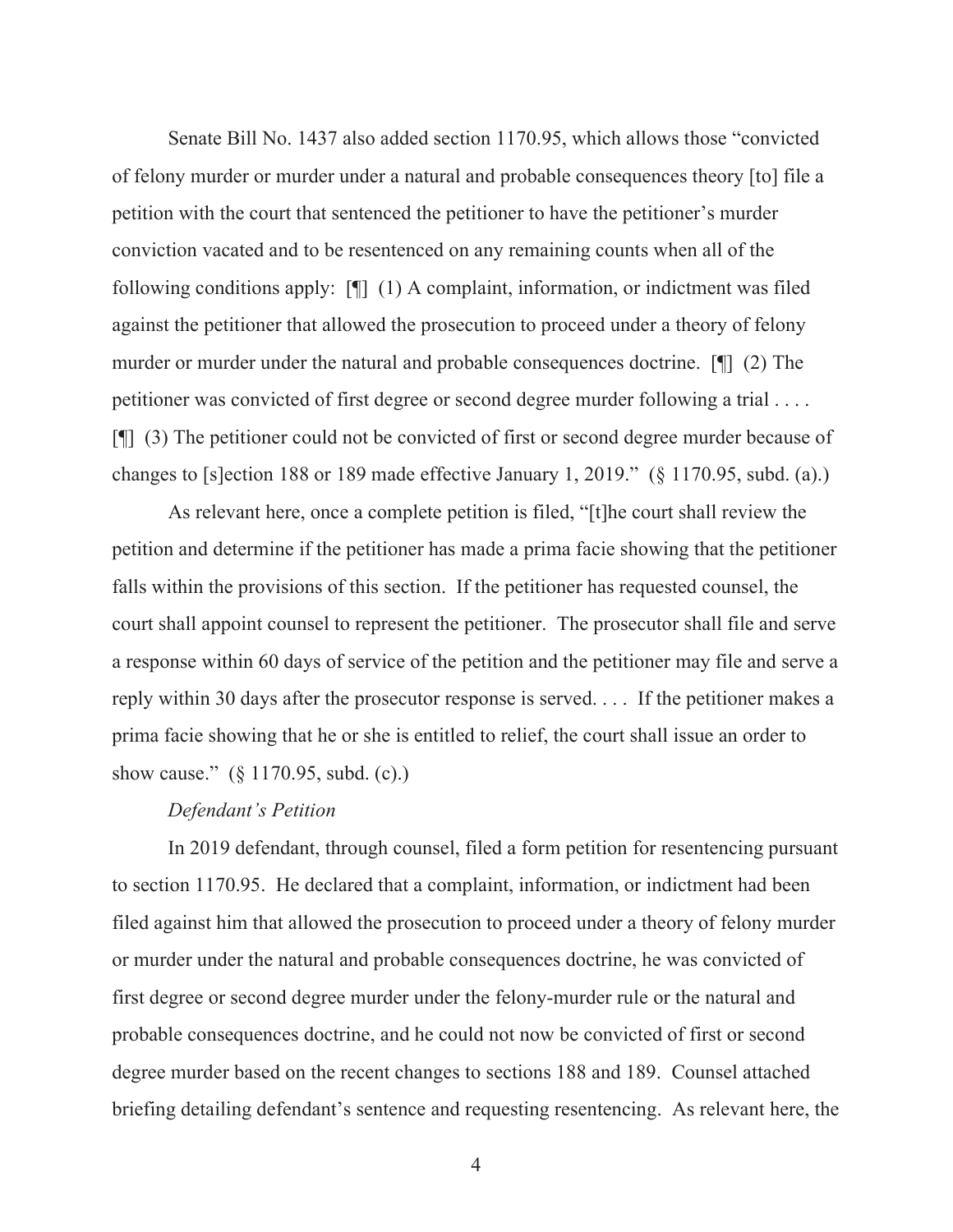People responded that defendant was ineligible for relief because the special circumstance, found true, described that defendant was the actual killer, intended to kill, or was a major participant in the underlying felony who acted with reckless indifference to human life.

The trial court dismissed the petition in a written order. The court found in relevant part that defendant "fail[ed] to show in any of the pleadings filed by himself or by his counsel, that he is eligible for relief under Penal Code § 1170.95. In Case No. 11F06729, he was convicted of two counts of Penal Code § 187 first degree murder, with three special circumstances -- Penal Code  $\S$  190.2(a)(17) robbery-murder; Penal Code § 190.2(a)(17) burglary-murder; and Penal Code § 190.2(a)(3) multiple murder -unanimously found true by a jury beyond a reasonable doubt with regard to each of the two murders. In so finding, the jury necessarily found that defendant Strong either was the actual killer, intended to kill, or was a major participant who acted in the robbery and burglary with reckless indifference to human life, as the jury was specifically instructed with CALCRIM no. 703 with regard to all three of the special circumstances. Defendant Strong does not show otherwise.  $[\mathbb{P}]$  In an opinion issued on December 27, 2017, the Third District Court of Appeal affirmed the judgment on appeal. Defendant Strong did not raise any claim under People v. Banks (2015) 61 Cal.4th 788 or People v. Clark (2016) 63 Cal.4th 522, even though those opinions had long been issued during the pendency of defendant Strong's appeal. The Third District issued its remittitur on the appeal on April 12, 2018, rendering the judgment against defendant Strong final in Case No. 11F06729.  $\lceil \mathbb{P} \rceil$  This court's underlying file for Case No. 11F06729 does not indicate that there has been any subsequent post-conviction proceeding in which any or all of the special circumstances have been vacated or defendant Strong resentenced in any manner for any reason."

The order concluded: "As Penal Code §§ 187 and 189 still provide for first degree murder based on robbery-murder and burglary-murder, when the trier of fact has found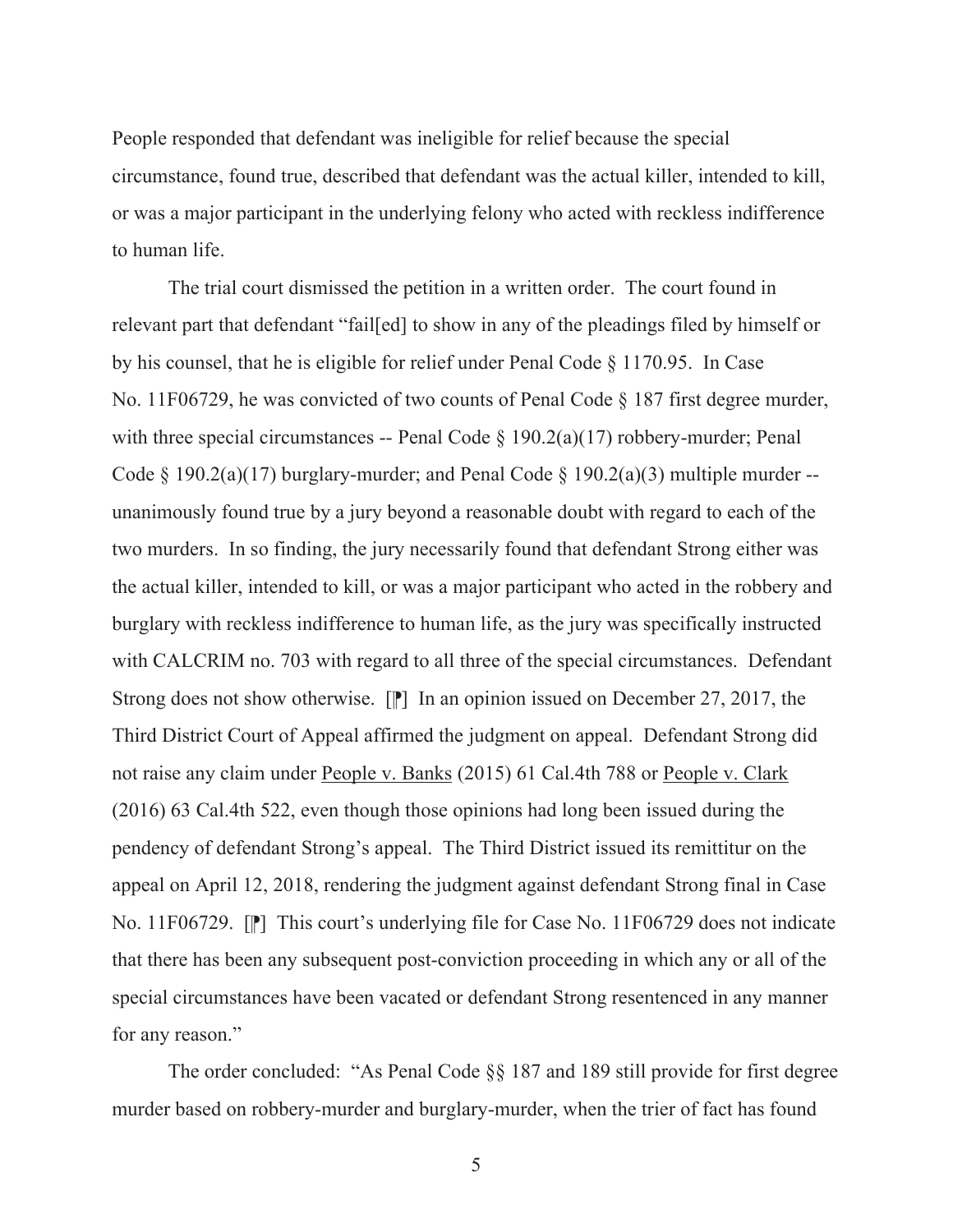beyond a reasonable doubt that the defendant either was the actual killer, intended to kill, or was a major participant who acted in the robbery with reckless indifference to human life, and as a unanimous jury in Case No. 11F06729 necessarily found that to be so beyond a reasonable doubt with regard to each of the two first degree murders, and as it does not appear that there has been any post-conviction proceeding in which it was ordered that defendant Strong's special circumstance findings be vacated in Case No. 11F06729, defendant Strong is ineligible for the relief he seeks. Under these circumstances, it is simply beyond a reasonable doubt that defendant Strong would have been convicted of first degree murder on both counts even if the SB 1437 amendments to Penal Code §§ 188 and 189 had been effective at the time of his trial." The court then dismissed the petition, which we construe as a denial thereof.

#### **DISCUSSION**

Defendant argues the trial court erred when it determined the special circumstance findings from his 2014 trial conclusively established that he was a "major participant who acted in the robbery and burglary with reckless indifference to human life." He posits that because the definitions of "major participant" and "reckless indifference to human life" were clarified by our Supreme Court *after* the jury made its findings, in *People v. Banks* (2015) 61 Cal.4th 788 and *People v. Clark* (2016) 63 Cal.4th 522, the special circumstance findings from his trial are potentially invalid. Relying on *People v. Torres* (2020) 46 Cal.App.5th 1168, review granted June 24, 2020, S262011 (*Torres*), defendant asserts *Banks* and *Clark* require further litigation of his case to determine his eligibility for relief.

The Attorney General responds that *Torres* was wrongly decided, and although *Banks* and *Clark* enabled defendants to file new habeas petitions attacking their special circumstance convictions, "section 1170.95 does *not* provide defendants with a generalized collateral attack on their convictions." Rather, a defendant must first seek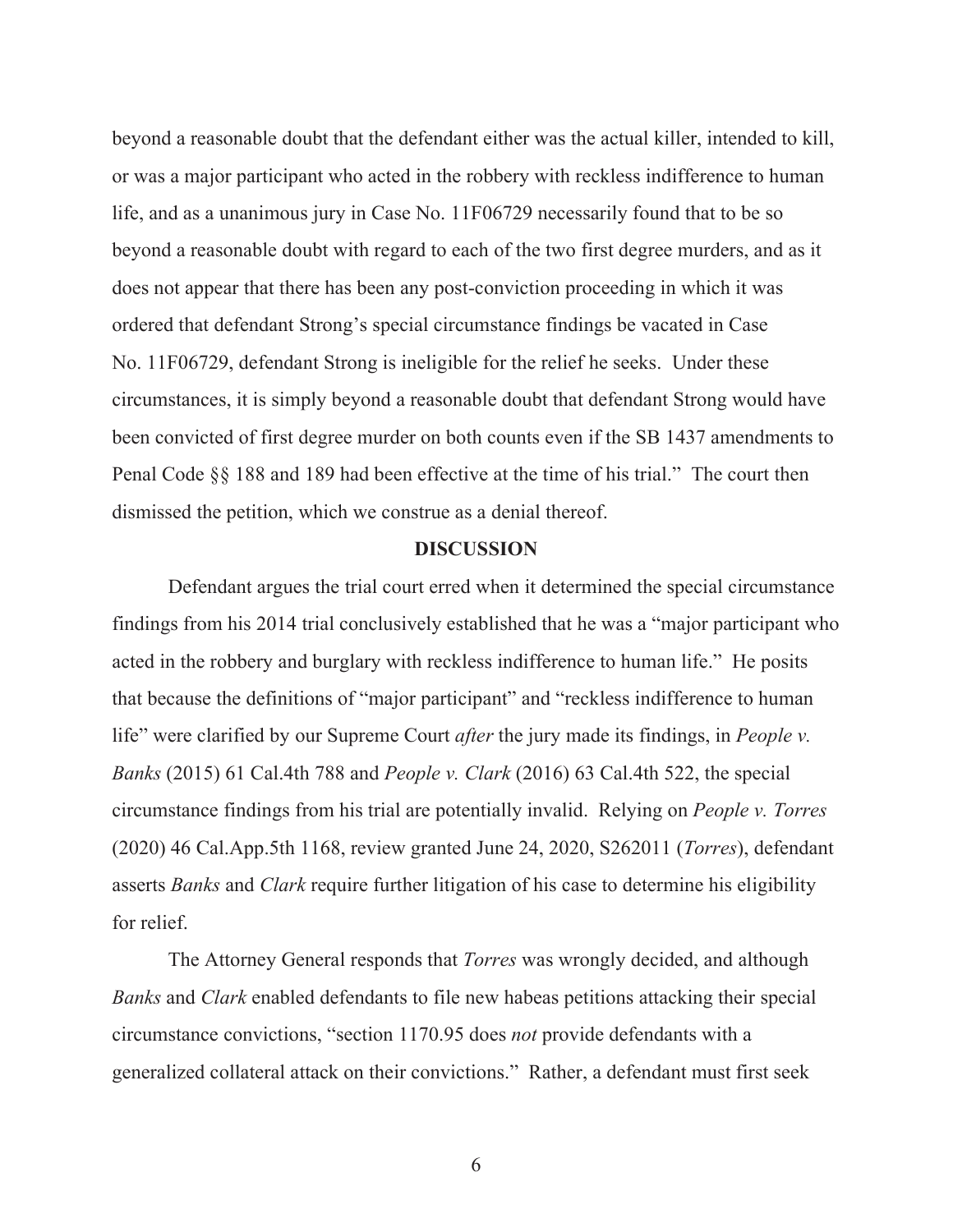habeas relief on a special circumstance conviction and, if successful, can then proceed through the section 1170.95 process.**<sup>4</sup>**

After the close of briefing in this case, the Fourth Appellate District, Division One in *People v. Gomez* (2020) 52 Cal.App.5th 1, review granted October 14, 2020, S264033 (*Gomez*), and the Second Appellate District, Division One in *People v. Galvan* (2020) 52 Cal.App.5th 1134, review granted October 14, 2020, S264284 (*Galvan*), issued opinions supportive of the Attorney General's position. (See also *People v. Murillo* (2020) 54 Cal.App.5th 160, review granted Nov. 18, 2020, S267978.) More recently, Division Five of the Second Appellate District, in *People v. York* (2020) 54 Cal.App.5th 250, review granted Nov. 18, 2020, S264954 (*York*), followed *Torres* and criticized *Galvan.* (See also *People v. Smith* (2020) 49 Cal.App.5th 85, review granted July 26, 2020 S262835.) The Second Appellate District, Division One then issued *People v. Allison* (2020) 55 Cal.App.5th 449 (*Allison*) in direct response to *York*. (*Allison* at p. 449.) Most recently, the Fourth Appellate District, Division Two, followed *Allison* in *People v. Jones* (2020) 56 Cal.App.5th 474, as did the Second Appellate District, Division Two, in *People v. Nunez* (2020) 57 Cal.App.5th 78.

Although certain of those cases also concern the appropriate stage in the section 1170.95 proceedings for appointment of counsel, an issue that is now pending before our Supreme Court in *People v. Lewis* (2020) 43 Cal.App.5th 1128, review granted March 18, 2020, S260598, this case does not. Here, petitioner was represented by counsel at all times. The issue here is solely whether defendant was able to challenge the continued viability of the jury's special circumstance findings in a petition brought pursuant to

**<sup>4</sup>** As the trial court noted, defendant did not challenge the special circumstance findings on direct appeal. At the time the trial court issued its order, defendant had filed a petition for habeas corpus in federal court. That case is currently stayed under *Rhines v. Weber*  (2005) 544 U.S. 269, pending the completion of this appeal. (*Strong v. Foss* (E.D.Cal. Mar. 19, 2020, No. 2:19-cv-01268 KJM GGH P) 2020 U.S.Dist.LEXIS 48864, at \*1-2.)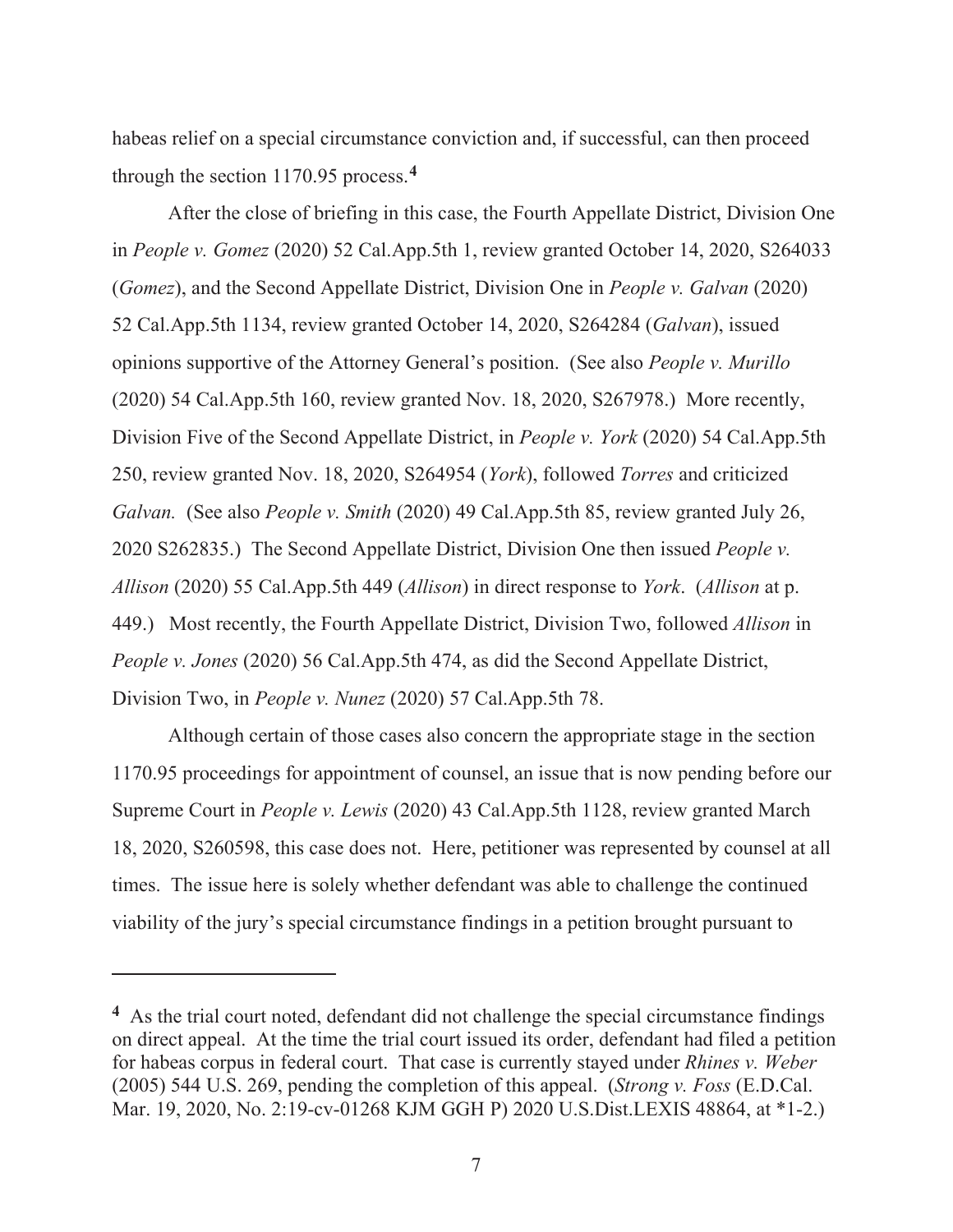section 1170.95. We find *Galvan* and *Allison* more persuasive than the cases to the contrary.

Our Supreme Court's decisions in *Banks* and *Clark* clarified "what it means for an aiding and abetting defendant to be a 'major participant' in an underlying felony and to act with 'reckless indifference to human life,' [and] construed section 190.2, subdivision (d) in a significantly different, and narrower manner than courts had previously construed the statute." (*Torres*, *supra*, 46 Cal.App.5th at p. 1179; see also *Galvan*, *supra*, 52 Cal.App.5th at p. 1141.) In *Galvan* the appellate court acknowledged these changes to section 190.2, subdivision (d) and considered whether a defendant could relitigate his special circumstance conviction using section 1170.95. (*Galvan*, *supra*, 52 Cal.App.5th at p. 1141.) There, as here, the defendant was convicted of first degree murder with a special circumstance finding under section 190.2, subdivision (a)(17) made before *Banks* and *Clark* were decided. (*Galvan,* at pp. 1138-1139.) On appeal, the defendant, like defendant here, argued that *Banks* and *Clark* had altered the meaning of "major participant" and "reckless indifference to human life" such that he was entitled to reconsideration of the conviction under section 1170.95. (*Id.* at p. 1137.)

The *Galvan* court first considered the relevant statutory language: "In order to be eligible for resentencing, a defendant must show that he or she 'could not be convicted of first or second degree murder *because of changes to Section[s] 188 or 189 made effective' as part of Senate Bill No. 1437*." (*Galvan*, *supra*, 52 Cal.App.5th at p. 1142, italics added; § 1170.95, subd. (a)(3) (italics added.) The court concluded that as to Galvan the requirement was not met, because "[a]lthough [the defendant] is asserting that he could not now be convicted of murder, the alleged inability to obtain such a conviction is not 'because of changes' made by Senate Bill No. 1437, but because of the clarification of the requirements for the special circumstance finding in *Banks* and *Clark*. Nothing about those requirements changed as a result of Senate Bill No. 1437. Just as was the case before that law went into effect, the special circumstance applies to defendants who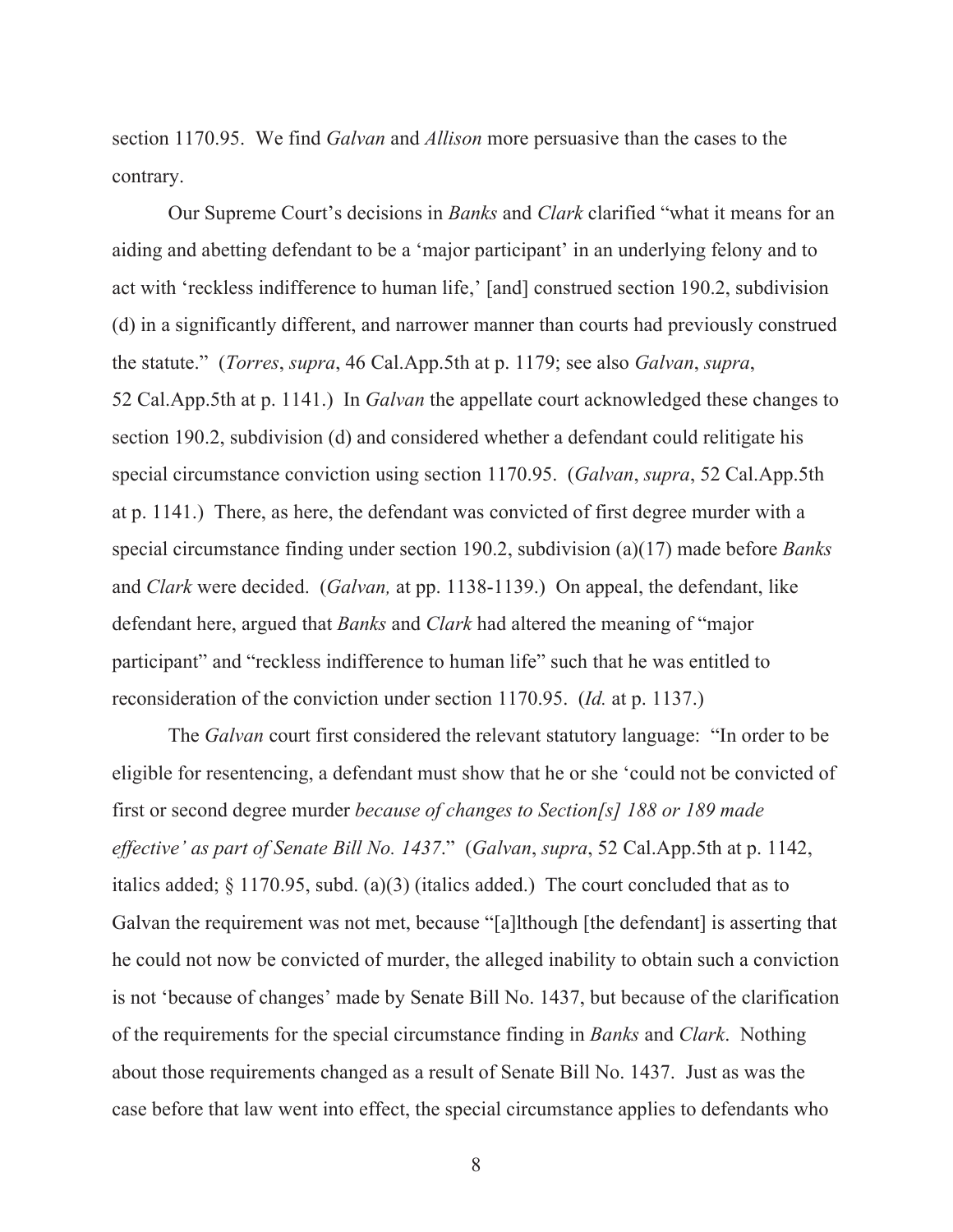were major participants in an underlying felony and acted with reckless indifference to human life. If [the defendant] is entitled to relief based on *Banks* and *Clark*, the avenue for such relief is not section 1170.95, but a petition for writ of habeas corpus." (*Galvan*, at p. 1142.)

The *Galvan* court also observed that permitting defendants to relitigate a special circumstance finding by way of a section 1170.95 petition would "give [them] an enormous advantage over other similarly situated defendants based solely on the date of [their] conviction." (*Galvan*, *supra*, 52 Cal.App.5th at p. 1142.) "Defendants convicted after the Supreme Court issued its decisions in *Banks* and *Clark* would be required to challenge the sufficiency of the evidence of the special circumstance finding on direct appeal, where the People would need only to show that substantial evidence supported that finding." (*Id.* at pp. 1142-1143.) Defendants convicted before *Banks* and *Clark*, on the other hand, could challenge the special circumstance findings under section 1170.95, which would require the prosecution "to prove the special circumstance beyond a reasonable doubt." (*Galvan,* at p. 1143.) "[N]othing in the language of Senate Bill No. 1437 suggests that the Legislature intended unequal treatment of such similarly situated defendants." (*Ibid*.)

Defendant urges us to follow *Torres*, *supra*, 46 Cal.App.5th 1168, which reversed the denial of a section 1170.95 petition based on the changes made by *Banks* and *Clark*. In *Torres*, as in this case and *Galvan*, the defendant was convicted of first degree murder with a special circumstance finding under section 190.2, subdivision (a)(17). (*Torres*, at p. 1172.) The *Torres* court concluded the summary denial of the defendant's petition based on the pre-*Banks*/*Clark* special circumstance finding raised the "possibility that [the defendant] was punished for conduct that is not prohibited by section 190.2 as currently understood, in violation of [the defendant's] constitutional right to due process" and, as relevant here, reversed and remanded. (*Id.* at p. 1180.)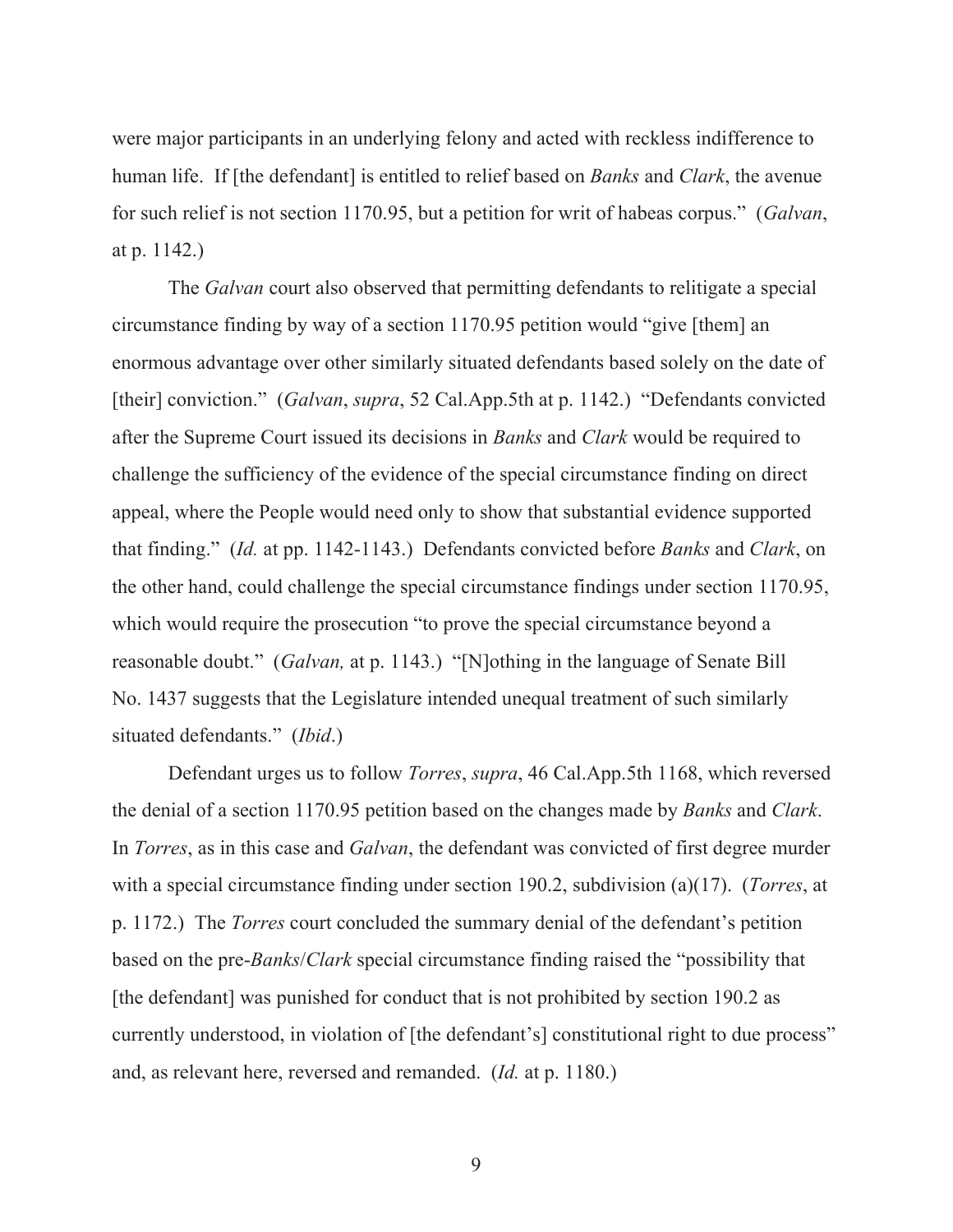Torres had already sought habeas relief, claiming the special circumstance finding was no longer valid; his petition for relief had been denied. (*Torres*, *supra*, 46 Cal.App.5th at p. 1180, fn. 4.) The appellate court considered whether that habeas petition precluded the section 1170.95 petition, but did not opine on whether habeas relief was more appropriate in light of section 1170.95's statutory language.

In *York*, *supra*, 54 Cal.App.5th 250, the appellate court did consider whether a habeas petition was a preferable route to relief. (*Id.* at pp. 258-259.) The *York* court reviewed the language of section 1170.95, subdivision (d)(2), which provides a streamlined path to relief under section 1170.95 if a defendant has "a prior finding by a court or jury that the petitioner did not act with reckless indifference to human life or was not a major participant in the felony." Because the statute does not include a counterpart to this subdivision accounting for a situation where there is a prior finding that a petitioner *did* act with reckless indifference to human life and *was* a major participant in the underlying felony, the court reasoned such a finding should not preclude a petitioner from relief. (*York*, at pp. 260-261.) The court concluded *Galvan* was incorrect when it concluded the defendant there could only avail himself of relief "because of" *Banks* and *Clark*, rather than Senate Bill No. 1437. Absent Senate Bill No. 1437, a successful *Banks*  and *Clark* challenge would invalidate only the special circumstance finding, whereas a successful section 1170.95 petition would invalidate a murder conviction. (*York*, at p. 261.)

The *Allison* court addressed *York* after ordering briefing on the precise issue here: "Whether the trial court properly relied on [the defendant's] admission of felony-murder special circumstances ( $\S$  190.2, subd. (a)(17)) as the sole basis for finding that he had not made a prima facie showing that he was entitled to relief." (*Allison, supra*, 55 Cal.App.5th at p. 456.) The *Allison* court first emphasized that section 1170.95 requires a prima facie showing by petitioner that he " '*could not* be convicted of . . . murder because of changes to Section 188 or 189 made' in Senate Bill No. 1437." (*Allison,* at p. 456.) It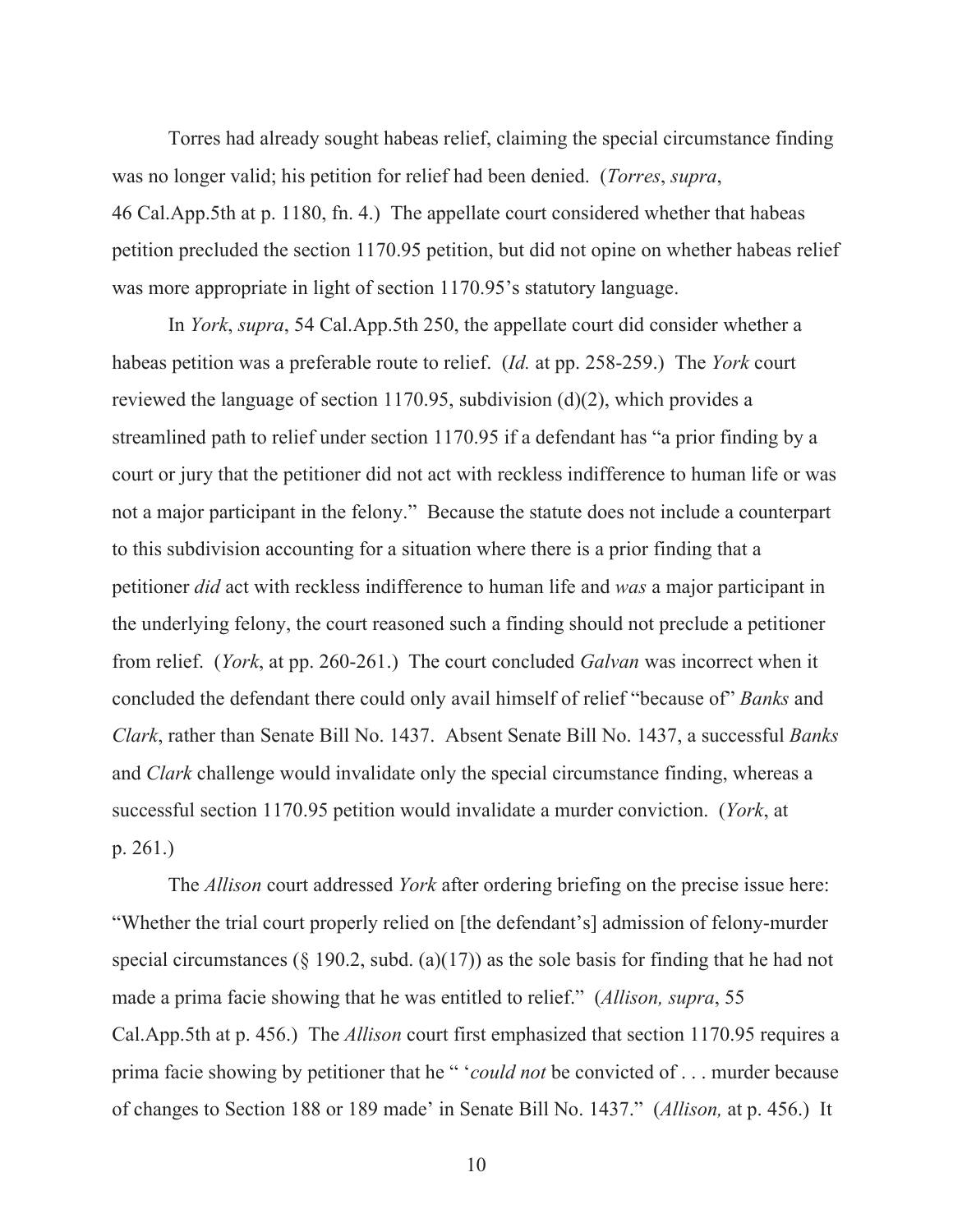noted that the requirements for a finding of felony murder under the newly amended version of section 189 were *identical* to the requirements of the felony-murder special circumstance that had been in effect at the time of the challenged murder conviction (in the *Allison's* case, 1997; in the instant case, 2014). (*Allison*, at p. 456.) Thus, the special circumstance finding showed "as a matter of law that Allison *could* still be convicted of felony murder even under the newly amended version of section 189" and precluded a prima facie showing of eligibility. (*Id*. at p. 457)

The *Allison* court disagreed with the argument to the contrary embraced by *York*, that because no court had examined whether there was a factual basis for the special circumstance finding since *Banks* and *Clark* were decided, the finding was insufficient to show ineligibility as a matter of law. (*Allison, supra*, 55 Cal.App.5th at p. 457.) We agree with the *Allison* court that *Banks* and *Clark* did not change the law, but merely clarified the same principles that existed earlier. (See *ibid*; see also *In re Miller* (2017) 14 Cal.App.5th 960, 978.) As the *Allison* court noted, the pattern jury instructions remain the same; *Banks* and *Clark* merely resulted in the addition of *optional* language thereto. (*Allison, supra*, 55 Cal.App.5th at p. 457.)

We further observe that the language in section 1170.95, subdivision (d)(2) anticipates, rather than precludes, the possibility of habeas relief before a section 1170.95 petition because one way to obtain a "prior finding" that meets the subdivision's requirements is via habeas. (*In re Ramirez* (2019) 32 Cal.App.5th 384, 406.) If a defendant has successfully obtained such relief, the trial court is mandated to vacate the petition, providing the petitioner access to section 1170.95 relief once they have obtained habeas relief. Nothing precludes relief under section 1170.95; the language simply presumes a petitioner will pursue alternative relief first.

We find the *Allison* court's responses to *York* persuasive, and the analyses of *Allison* and *Galvan,* considered together, convince us that the appropriate avenue for defendant's challenge to the special circumstance allegations is through a petition of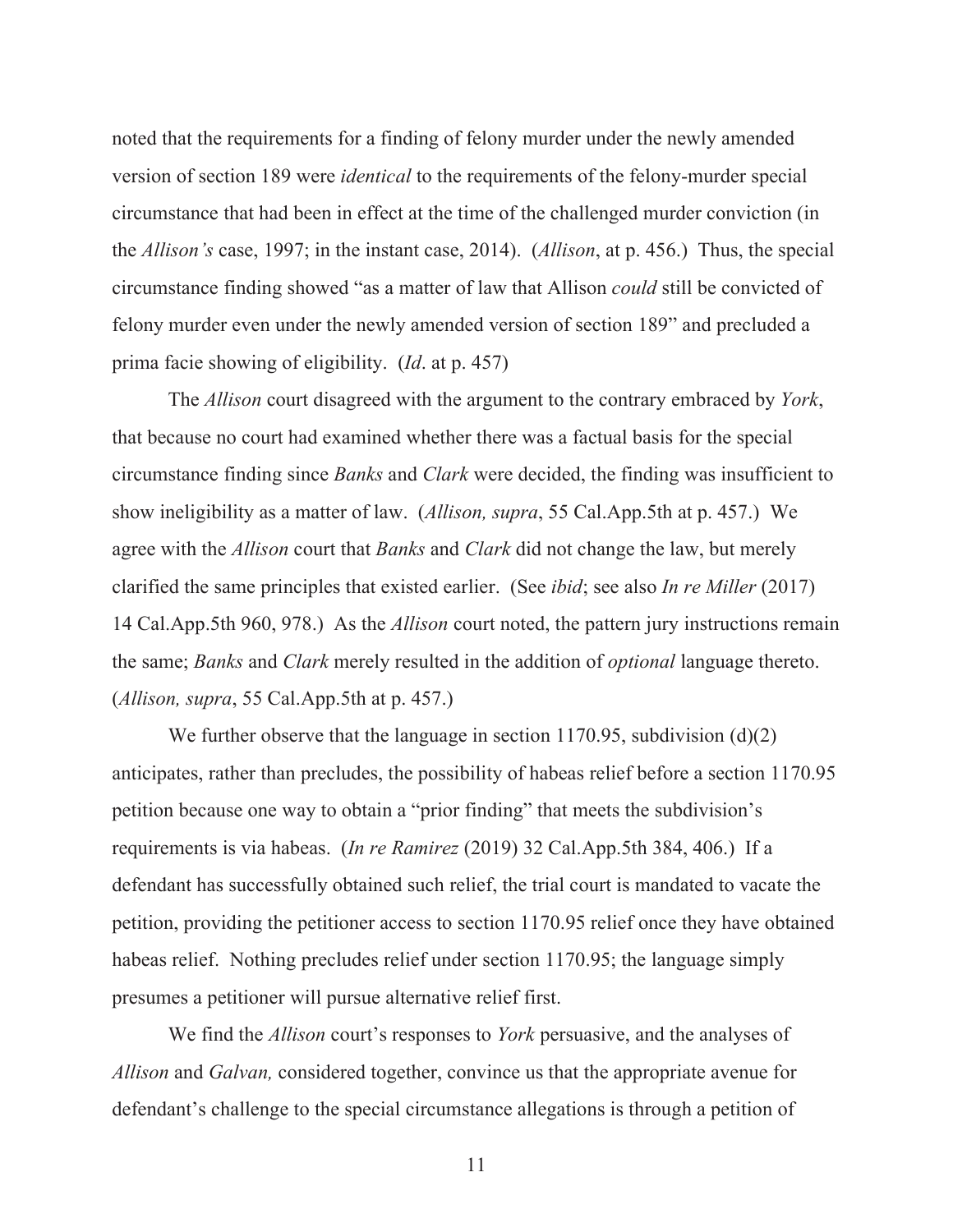habeas corpus, rather than the section 1170.95 petition filed in this case. (*In re Miller, supra,* 14 Cal.App.5th at p. 979 [permitting habeas challenge to special circumstance conviction].) The trial court did not err when it denied defendant's petition.

## **DISPOSITION**

The trial court's order dismissing defendant's petition under section 1170.95 is construed as a denial thereof and, as such, is affirmed.

Lorante

Duarte, J.

We concur:

 $\overline{A}$ 

Hull, Acting P. J.

 $\overline{a}$ Murray, J.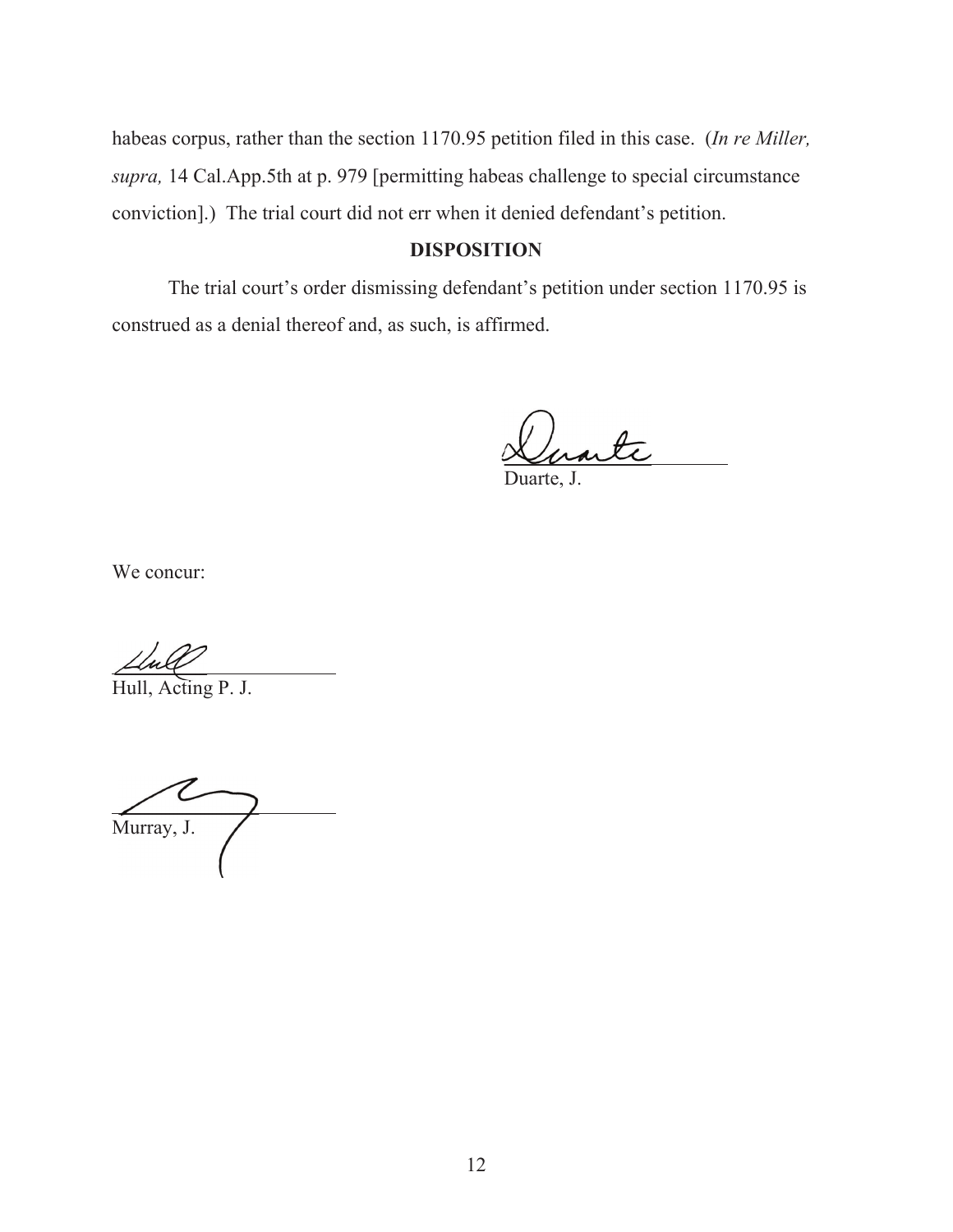# **IN THE**  Court of Appeal of the State of California **IN AND FOR THE THIRD APPELLATE DISTRICT**

#### MAILING LIST

Re: The People v. Strong C091162 Sacramento County No.11F06729

Copies of this document have been sent by mail to the parties checked below unless they were noticed electronically. If a party does not appear on the TrueFiling Servicing Notification and is not checked below, service was not required.

Office of the State Attorney General P.O. Box 944255 Sacramento, CA 94244-2550

Catherine Tennant Nieto Office of the State Attorney General P.O. Box 944255 Sacramento, CA 94425-2550

Deborah L. Hawkins Attorney at Law 1637 E. Valley Parkway, PMB 135 Escondido, CA 92027

Central California Appellate Program 2150 River Plaza Drive, Suite 300 Sacramento, CA 95833

Honorable Patrick Marlette Judge of the Sacramento County Superior Court 720 Ninth Street Sacramento, CA 95814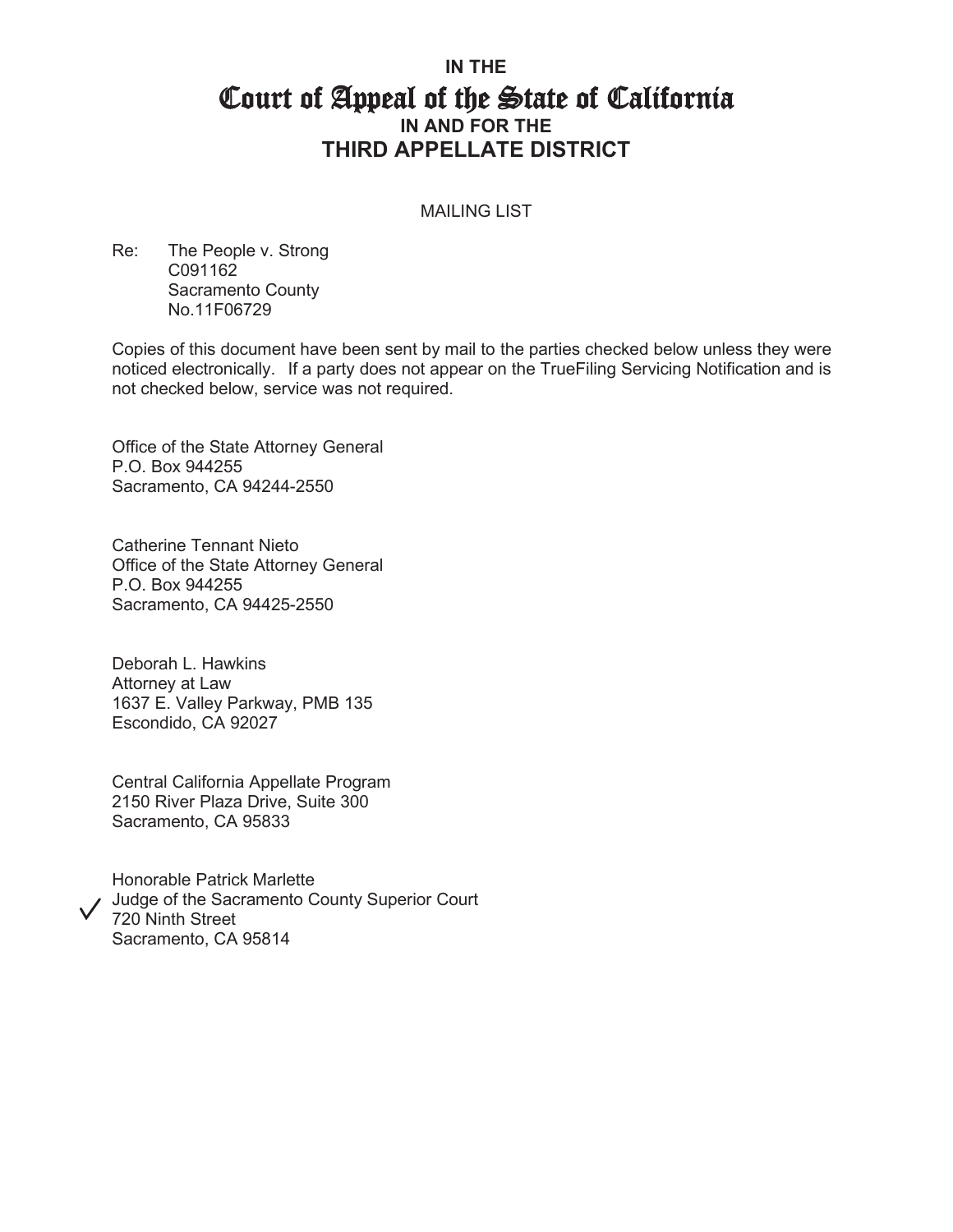Case Name: People v. Strong Case No. Co91162

### **DECLARATION OF SERVICE**

I, the undersigned, say: I am over 18 years of age, employed in the County of San Diego, California, and not a party to the subject cause. My business address is 1637 E. Valley Parkway PMB 135.

On January 13, 2021, I served the attached

## Petition for Review

of which a true and correct copy of the document filed in the cause is served by TrueFiling by placing a copy thereof in a separate envelope for each addressee named hereafter, addressed to each such addressee respectively as follows:

Jorge E. Navarrete, Clerk California Supreme Court Room 1295 350 McAllister Street San Francisco, California 94102 (electronic)

Andrea K. Wallin-Rohmann Court of Appeal, Third District 914 Capitol Mall, 4th Floor Sacramento, California 95814 (electronic)

Office of The Attorney General 1300 "I" Street P.O. Box 944255 Sacramento, California 94244-2550 (electronic)

The Hon. Patrick Marlett, Judge of the Superior Court Sacramento County 720 9th Street Sacramento California 95814 (U.S. Mail)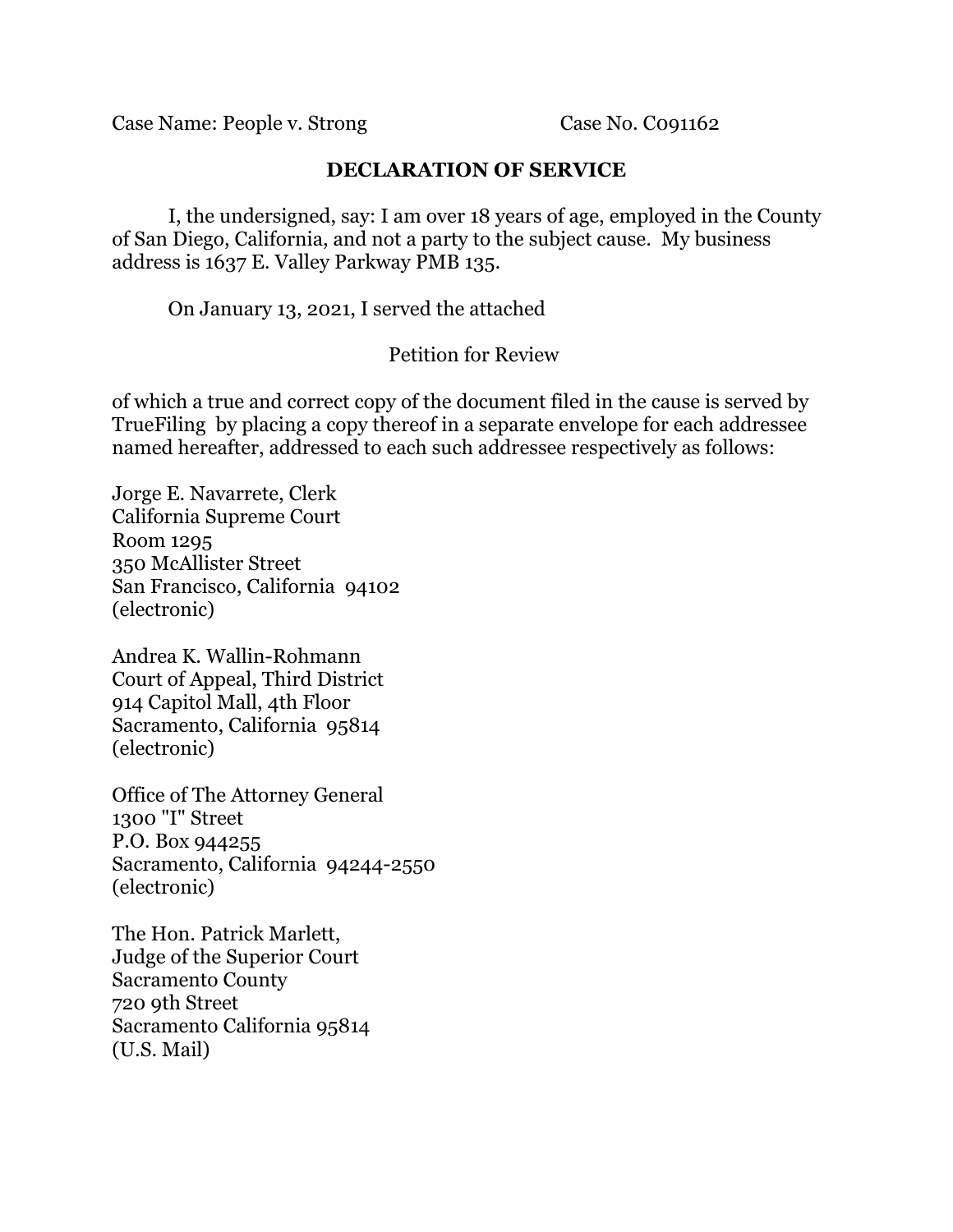Case Name: People v. Strong Case No. Co91162

Anne Marie Schubert, District Attorney c/0 Stefanie Mahaffey, Deputy 901 G Street Sacramento, California 95814 (U.S. Mail)

Elizabeth J. Smutz Staff Attorney Central California Appellate Program 2150 River Plaza Dr. Ste. 300 Sacramento, California 95833 (electronic)

Christopher Strong #AT4834 Salinas Valley State Prison P.O. Box 1050 Soledad, California 93960 (U.S. Mail)

 Each document was filed through TrueFiling or deposited in the United States mail by me at Escondido, California, on January 13, 2021.

I declare under penalty of perjury that the foregoing is true and correct, and this declaration was executed at Escondido, California on January 13, 2021.

DEBORAH L. HAWKINS

Deborah Hawkins